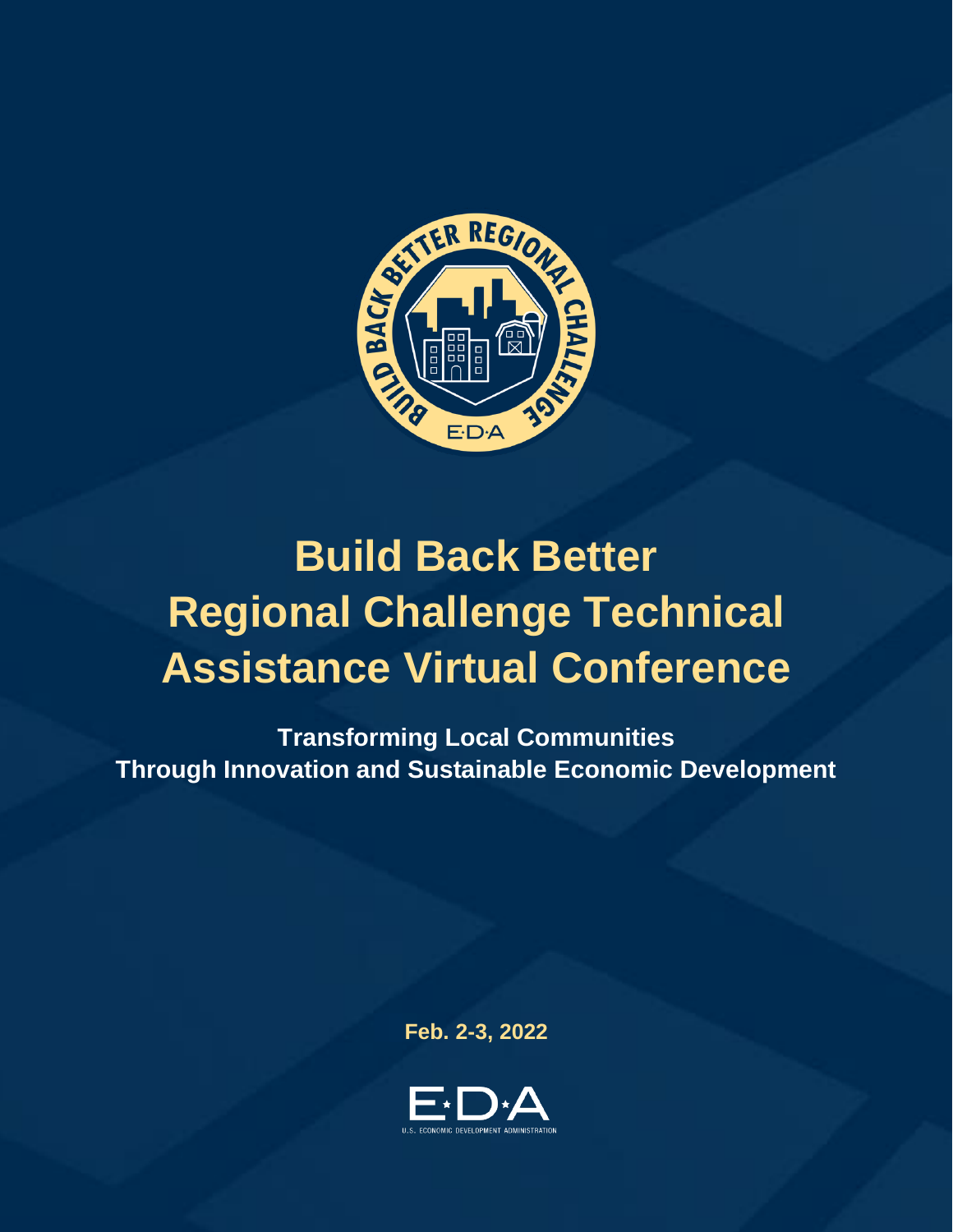



Dear Build Back Better Regional Challenge Finalist:

Congratulations to you and your regional partners on getting to this point in the Build Back Better Regional Challenge. This phase of the competition is meant for you to take your coalition's vision and develop the specific needs – implementation projects, partners, and funding – your coalition needs to succeed. With that in mind, I am thrilled that you will be joining the Build Back Better Regional Challenge conference on Feb. 2-3, 2022, to continue that work.

I am so impressed by the coalitions that you've built across the country, and I know you are all working feverishly on your Phase 2 applications. I am asking you to use these two days as an opportunity to learn from experts and your peers, and take the time to collaborate with your coalition partners as you continue to coalesce around a shared plan for a transformative economic strategy in your region.

EDA is cheering you on! We hope this virtual conference will provide resources and technical assistance to set you up for success. Even if your coalition doesn't receive Phase 2 funding, it is our goal at EDA to support each of your regions as you work to transform your regional economies.

You have an enormous role in determining the future of your regions. Through your efforts, you will create goodpaying jobs, advance economic equity, strengthen regional industry clusters and boost U.S. competitiveness on the global stage. Importantly, your work will inspire others to pursue collaborative, transformative economic development strategies.

Over the next six weeks, I hope you continue to take advantage of all the resources available to expand your ambitions, refine your project goals, and strengthen the commitments from across your coalition. Looking forward to seeing you virtually!

Sincerely,

Alejandra Y. Castillo U.S Assistant Secretary of Commerce for Economic Development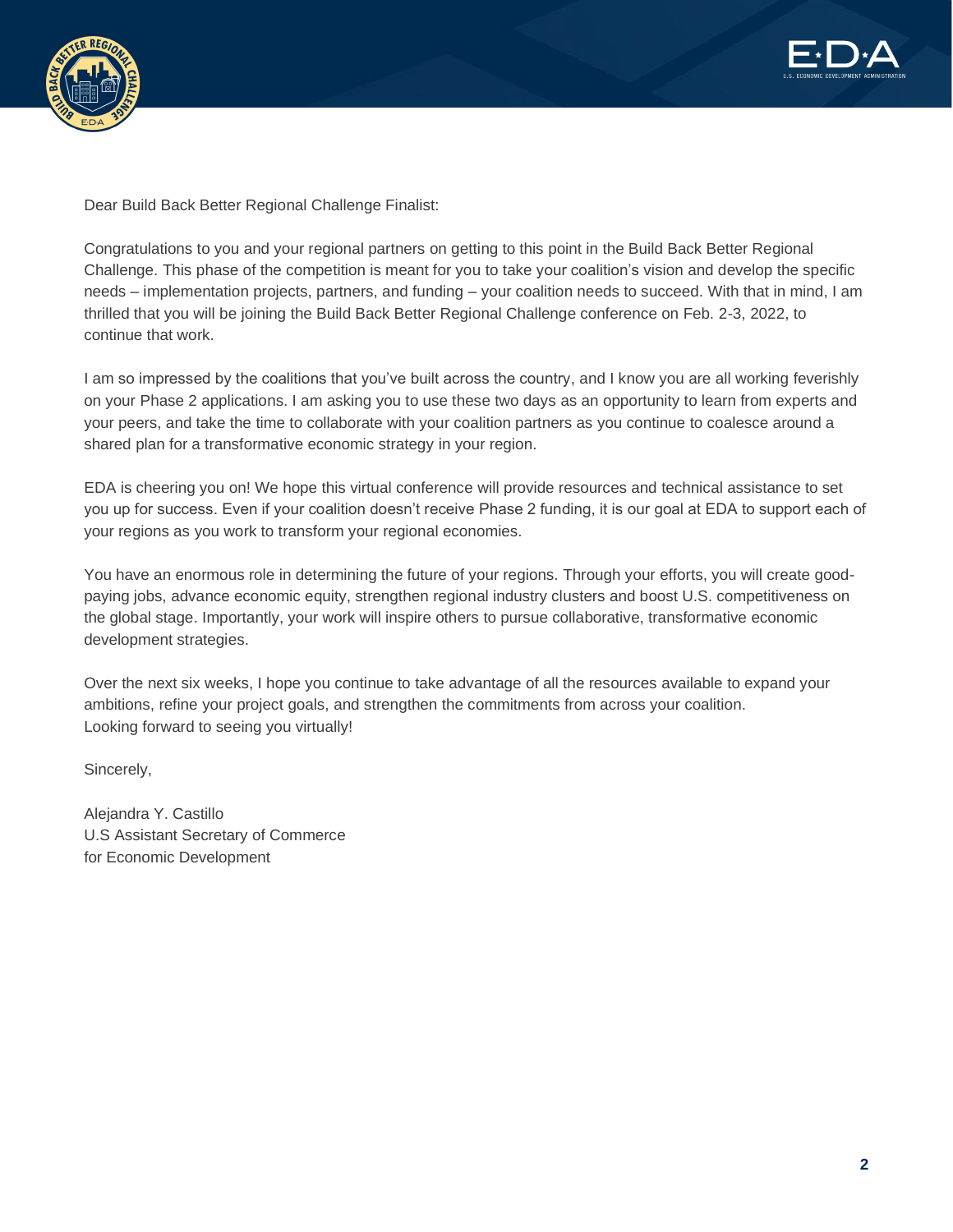



## **Contents**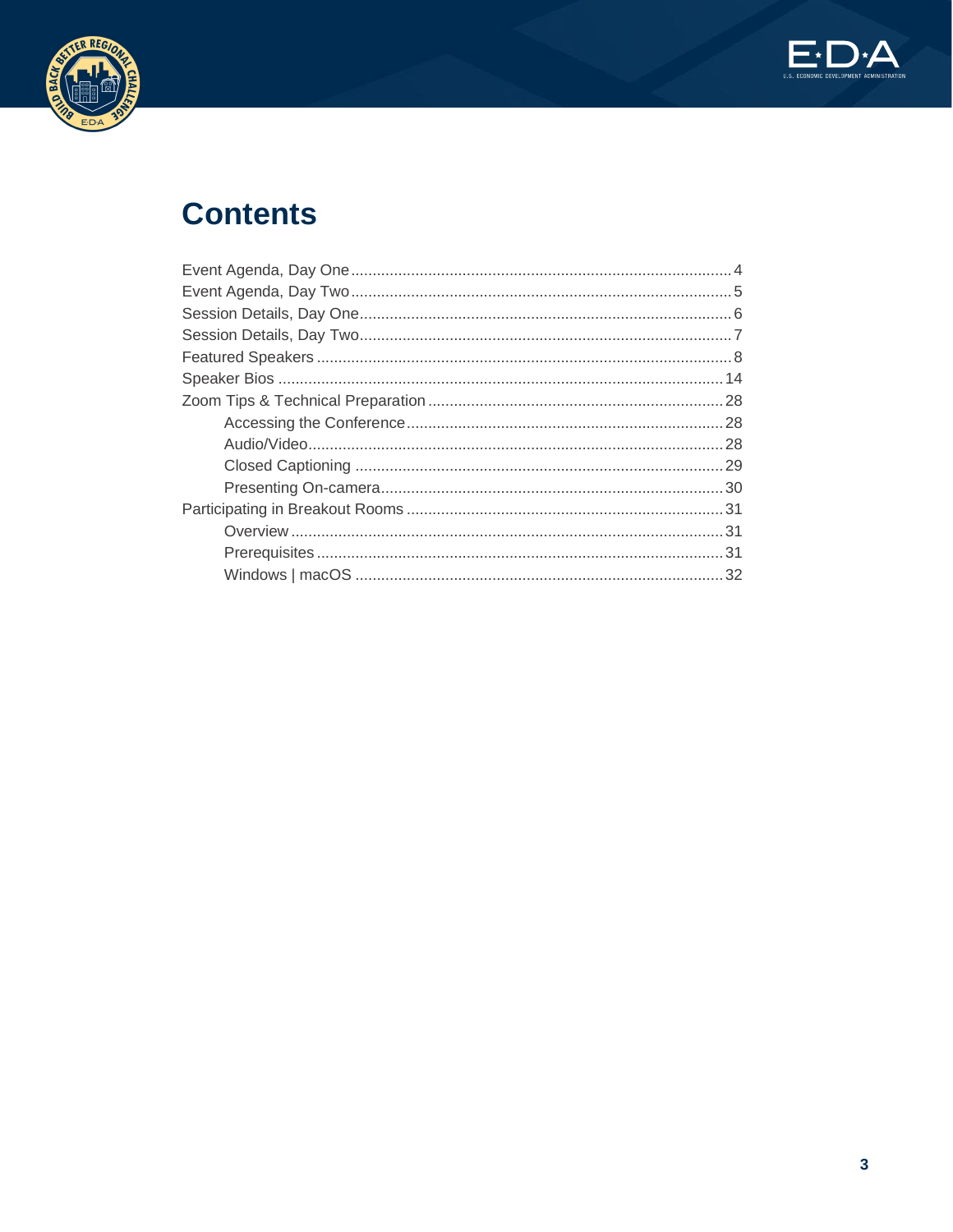



## **Event Agenda**

#### **Wednesday, February 2, 2022**

#### **11:00 AM ET Opening Remarks**

Michele Chang, Deputy Assistant Secretary for Policy, U.S. Economic Development **Administration** 

Alejandra Y. Castillo, U.S. Assistant Secretary of Commerce for Economic Development Scott Andes, Build Back Better Regional Challenge Program Lead, U.S. Economic Development **Administration** 

#### **11:30 AM ET Technical Assistance: "Defining outcomes and organizing for success"**

Bruce Katz, The Nowak Metro Finance Lab at Drexel University Jon Schnur, America Achieves Moderator: Avanti Krovi, The Nowak Metro Finance Lab at Drexel University

#### **12:30 PM ET Technical Assistance: "Building equity into everything"**

Don Edwards, Justice and Sustainability Associates Moderator: Brian Schwartz, Justice and Sustainability Associates

- **1:30 PM ET Lunch**
- **1:55 PM ET Remarks from Ginni M. Rometty, Former Chairman, President and CEO, IBM** Introduction by Todd Fisher, Program Director American Rescue Plan, U.S. Economic Development Administration

#### **2:15 PM ET Technical Assistance: "Supercharging local partnerships and driving commitments to action"**

Dan Correa, Federation of American Scientists Ishan Sharma, Federation of American Scientists Kathleen Warner, America Achieves Moderator: Jenn Steinfeld, National League of Cities Institute

#### **3:15 PM ET Closing Remarks**

Alejandra Y. Castillo, U.S. Assistant Secretary of Commerce for Economic Development Gina M. Raimondo, U.S. Secretary of Commerce Scott Andes, Build Back Better Regional Challenge Program Lead, U.S. Economic Development **Administration** 

#### **3:45 PM ET Coalition Working Time**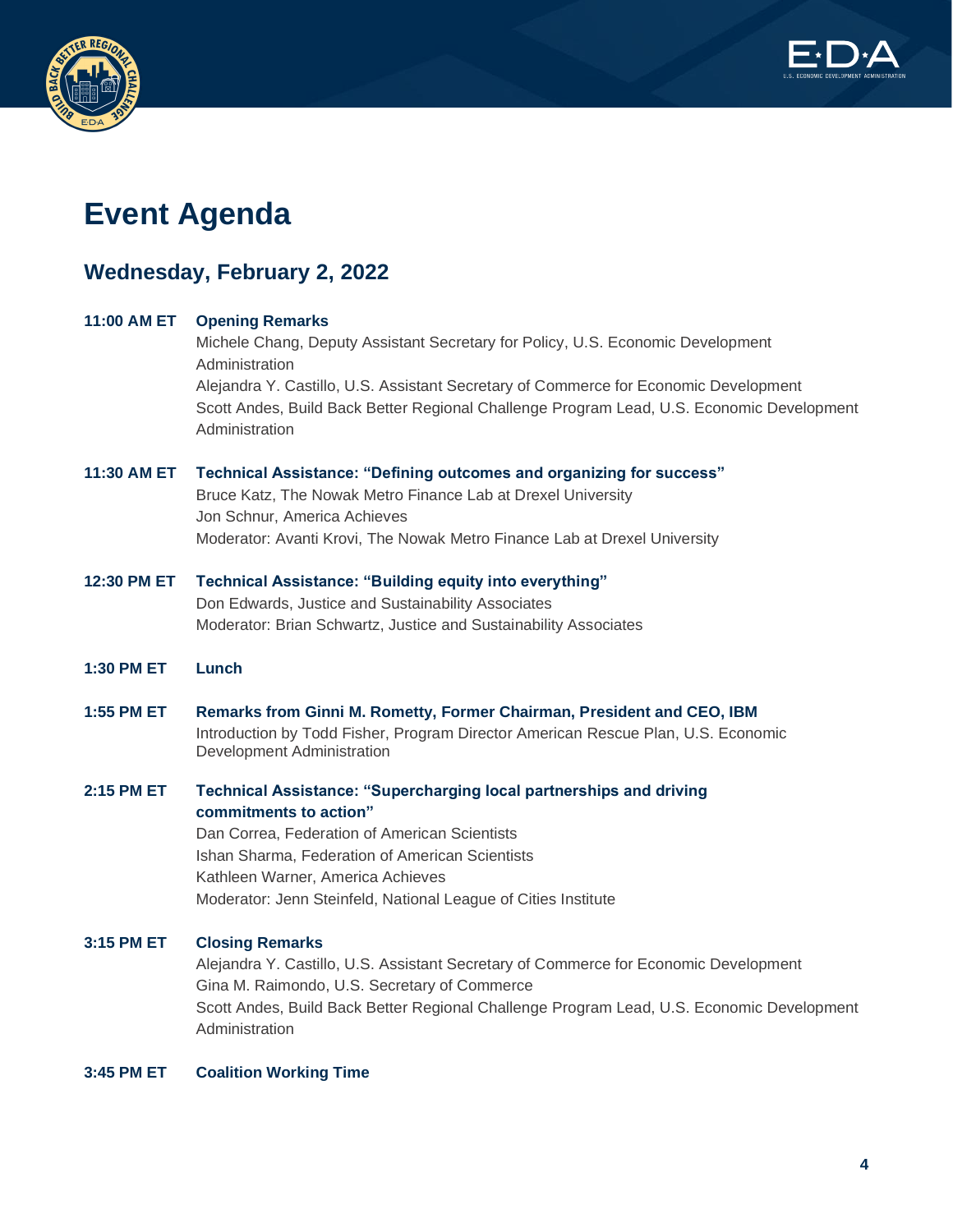



## **Event Agenda**

## **Thursday, February 3, 2022**

#### **11:00 AM ET Opening Remarks**

Michele Chang, Deputy Assistant Secretary for Policy, U.S. Economic Development Administration Alejandra Y. Castillo, U.S. Assistant Secretary of Commerce for Economic Development Gene Sperling, Senior Advisor to the President of the United States Scott Andes, Build Back Better Regional Challenge Program Lead, U.S. Economic Development **Administration** 

#### **11:30 AM ET Technical Assistance: "Successful outcome-oriented component projects"**

Andrew Altman, America Achieves Trisha Korbas, Economic Development Representative, U.S. Economic Development Administration Lee J. Shirey, Economic Development Representative, U.S. Economic Development **Administration** 

#### **12:40 PM ET Technical Assistance: "Storytelling and building your narrative"**

Allison Bajracharya, America Achieves Bill Burton, Bryson Gillette Moderator: Virginia Flores, America Achieves

#### **1:40 PM ET Closing Remarks**

Alejandra Y. Castillo, U.S. Assistant Secretary of Commerce for Economic Development Scott Andes, Build Back Better Regional Challenge Program Lead, U.S. Economic Development Administration Allison Bajracharya, America Achieves

#### **2:00 PM ET Coalition Working Time**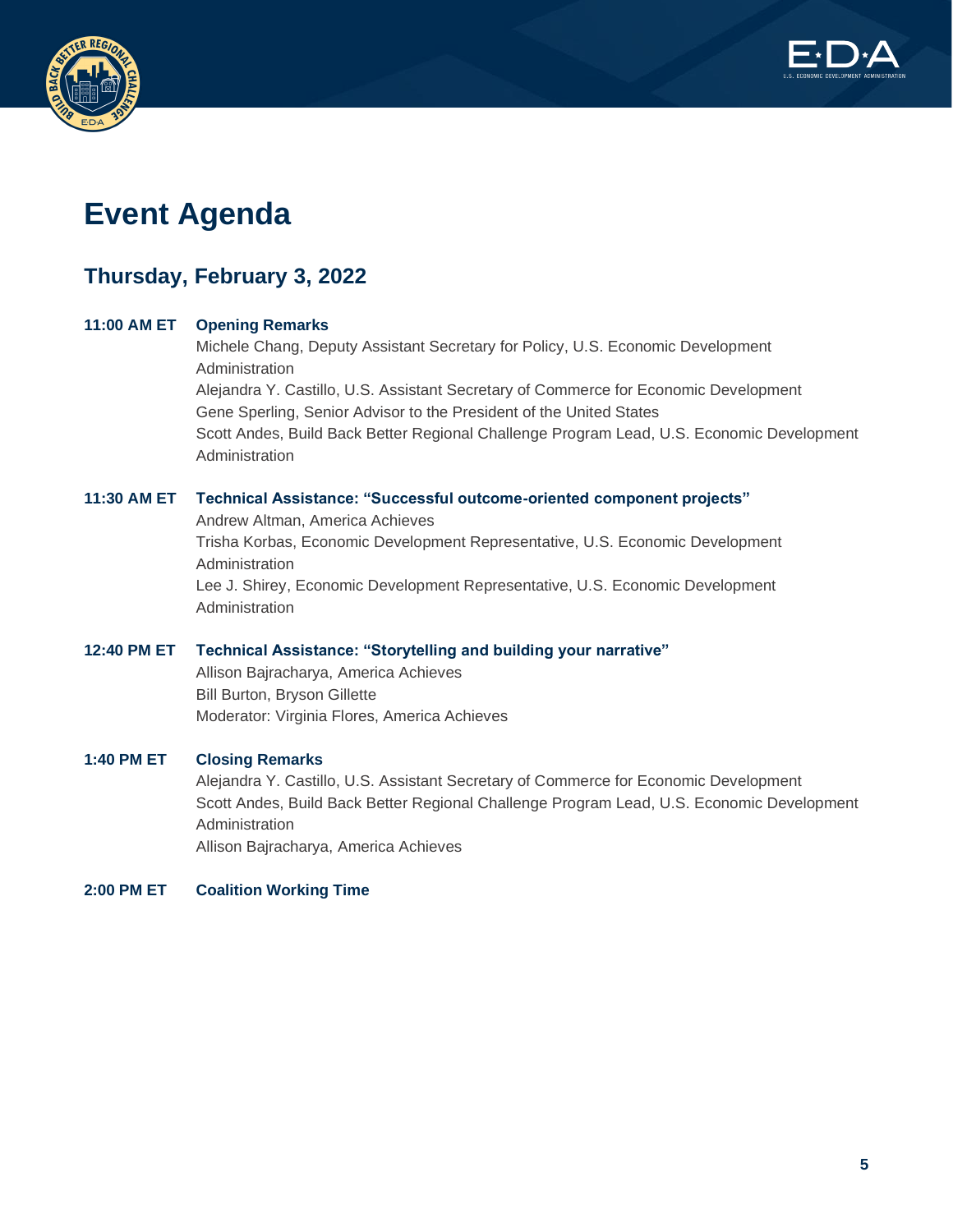



## **Session Details, Day One**

### **Technical Assistance: "Defining outcomes and organizing for success"**

This session will help finalists refine their overarching vision and strategy for competitive industry clusters to drive transformative economic impact. The speakers will cover how finalists should be thinking about their region's specific needs and assets; how to strengthen strategic and project coherence to create an integrated, competitive strategy; how they plan for evaluation and decision-making as projects unfold; and how to get in front of barriers to scale and success.

### **Technical Assistance: "Building equity into everything"**

This session will focus on helping applicants understand what equity is and isn't, and why equitable economic development requires intentional, inclusive engagement. A focus on equity should be woven throughout applications; this session will help participants reflect on how they've done that effectively, and what needs to be improved. We will consider how to design equitably, both in process and outcome, and how to measure progress during project implementation. Come prepared to contemplate what a resilient, responsive coalition would look like, who needs to be at the table, and how you will genuinely and effectively engage underserved communities in a sustainable way.

## **Technical Assistance: "Supercharging local partnerships and driving commitments to action"**

This session will focus on how to engage and utilize local industry partners or other major regional anchors in the cluster, building strong matches both in terms of quantity and quality of local investments. It will also help applicants leverage support from other key actors, including state and local officials and philanthropies, within their proposals.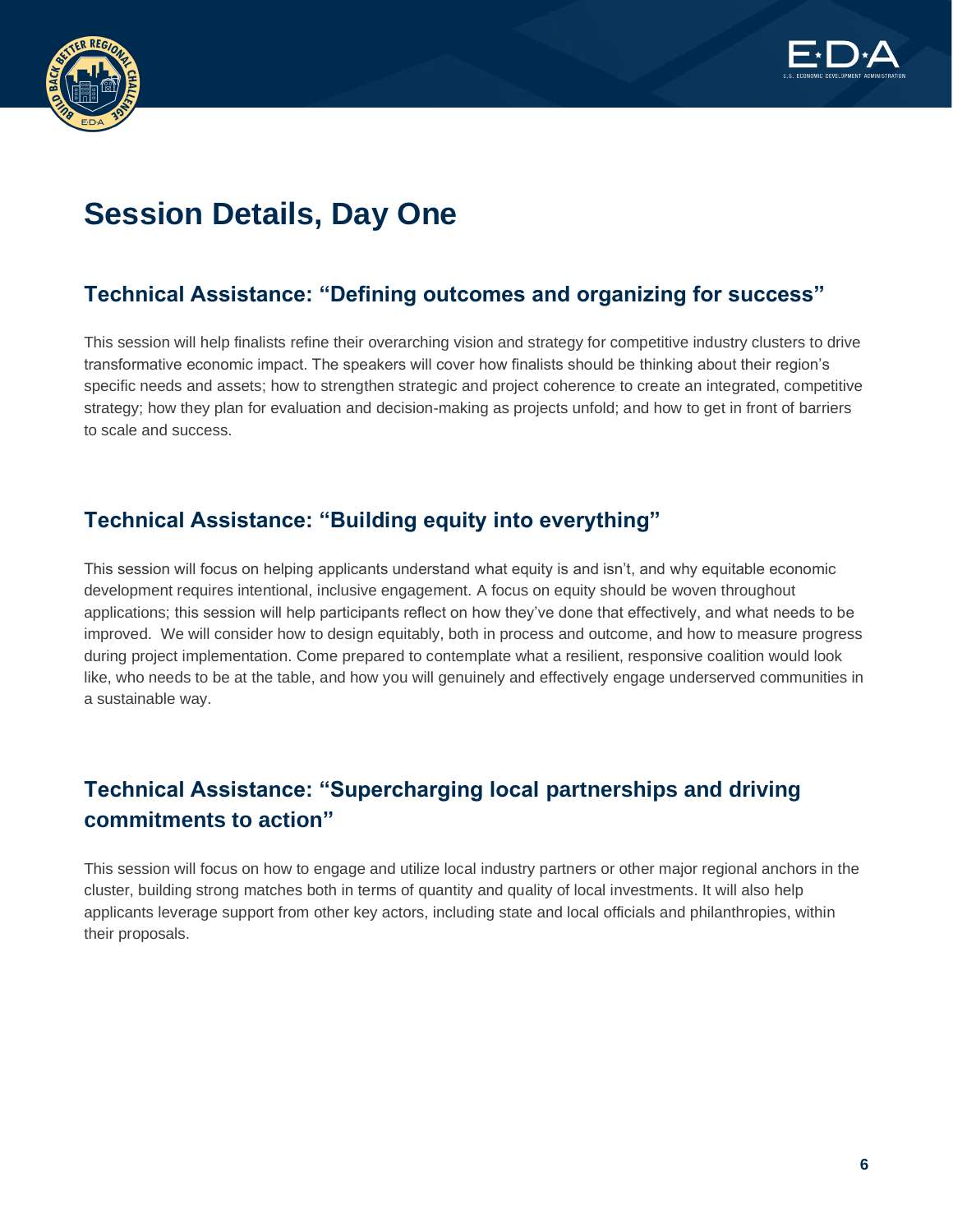



## **Session Details, Day Two**

### **Technical Assistance: "Successful outcome-oriented component projects"**

This session will provide guidance on how to design strategies to translate ambitious visions for regional economic development into successful and integrated implementation and component applications. It will include regional economic development representatives discussing common pitfalls in the component application process. The discussion will also zoom out to cover the importance of integrating outcome goals, governance, and measurements into the design of component applications from the start.

### **Technical Assistance: "Storytelling and building your narrative"**

This session will bring it all together and help finalists communicate their overarching narrative in a compelling way. The ability to pitch the region's cluster convincingly will not only be key to a successful application, but also benefit finalists as they take their vision to other potential funders, such as the philanthropic community or other government agencies.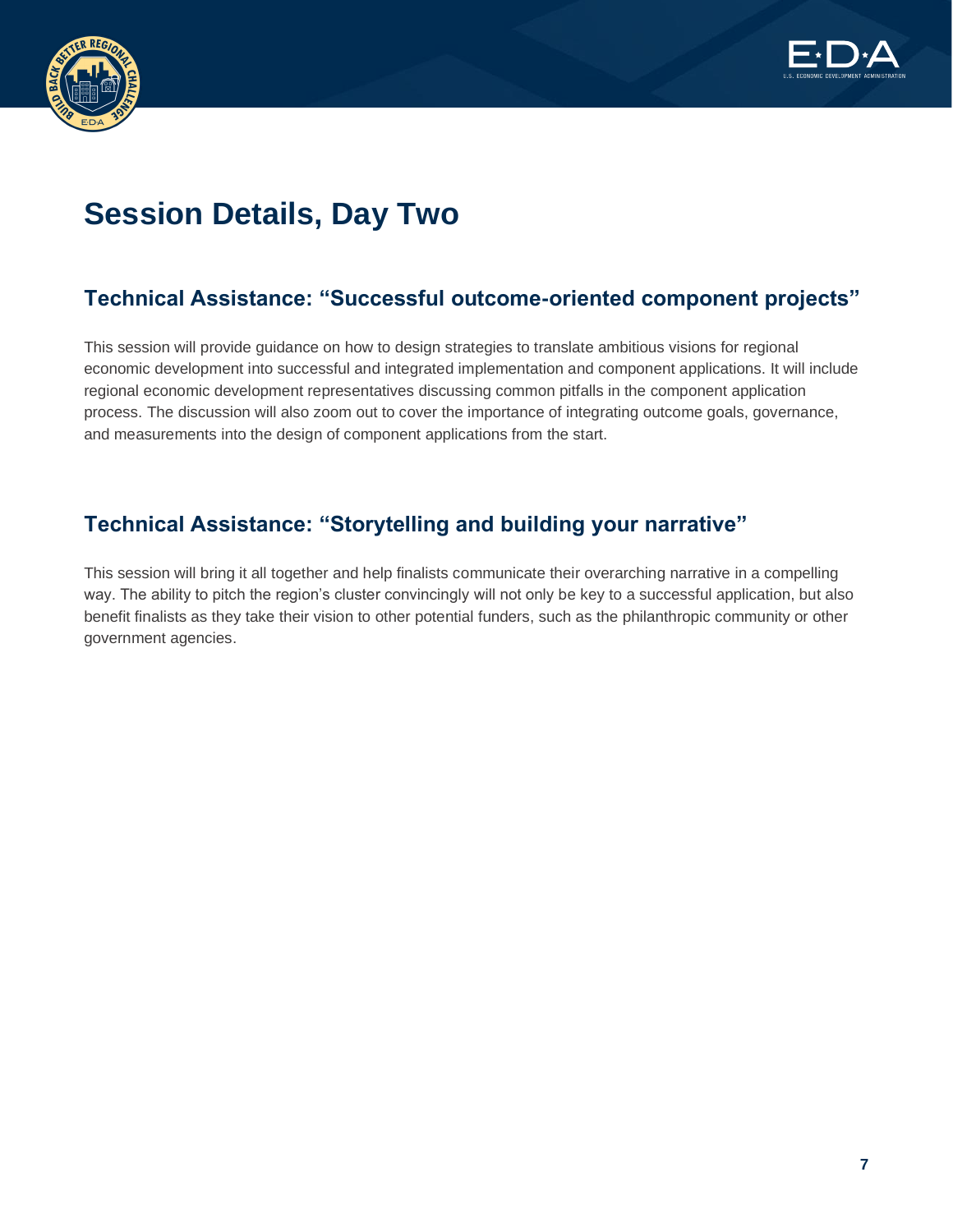



## **Featured Speakers**



#### **Gina M. Raimondo, U.S. Secretary of Commerce**

Gina M. Raimondo serves as the 40<sup>th</sup> U.S. Secretary of Commerce and was sworn in by Vice President Kamala Harris on March 3, 2021. As Secretary of Commerce, she is focused on a simple but vital mission — to spur good-paying jobs, empower entrepreneurs to innovate and grow, and help American workers and businesses compete.

Secretary Raimondo was formerly the 75th Governor of Rhode Island and its first woman governor. She grew up in Smithfield in a tight-knit Italian-American family, the youngest of Joseph and Josephine Raimondo's three children. Her family history and her childhood experiences shaped her core beliefs in hard work, opportunity for all, and the importance of financial security.

After arriving from Italy at age 14, Secretary Raimondo's grandfather learned English studying in the Providence Public Library and later lived with her family. Her mother was a homemaker, who dedicated her life to teaching her children about the importance of hard work and determination. Her father was a World War II Navy veteran from a family of butchers and became the first in his family to attend college thanks to the GI Bill. After working for 26 years in manufacturing, Joseph lost his job along with hundreds of others when the factory moved overseas, and the Raimondo family lost their sense of financial security.

As a teenager, Secretary Raimondo rode a public bus to LaSalle Academy in Providence, where she was valedictorian of her graduating class. She went on to graduate with honors from Harvard, where she was recognized as the top economics student in her class. She won a Rhodes Scholarship to Oxford University where she earned a doctorate and met her future husband, Andy Moffit. She later graduated from Yale Law School. Secretary Raimondo clerked for US District Judge Kimba Wood and served as founding employee and senior vice president at Village Ventures.

Wanting to start her own business and be close to family, she returned home to Rhode Island and founded Point Judith Capital, a venture capital firm. In November 2010, Secretary Raimondo was elected to serve as General Treasurer of Rhode Island, receiving the largest number of votes of any statewide candidate. When she took office as General Treasurer, she tackled the state's \$7 billion unfunded pension liability. Secretary Raimondo was sworn into office as Governor in January 2015 and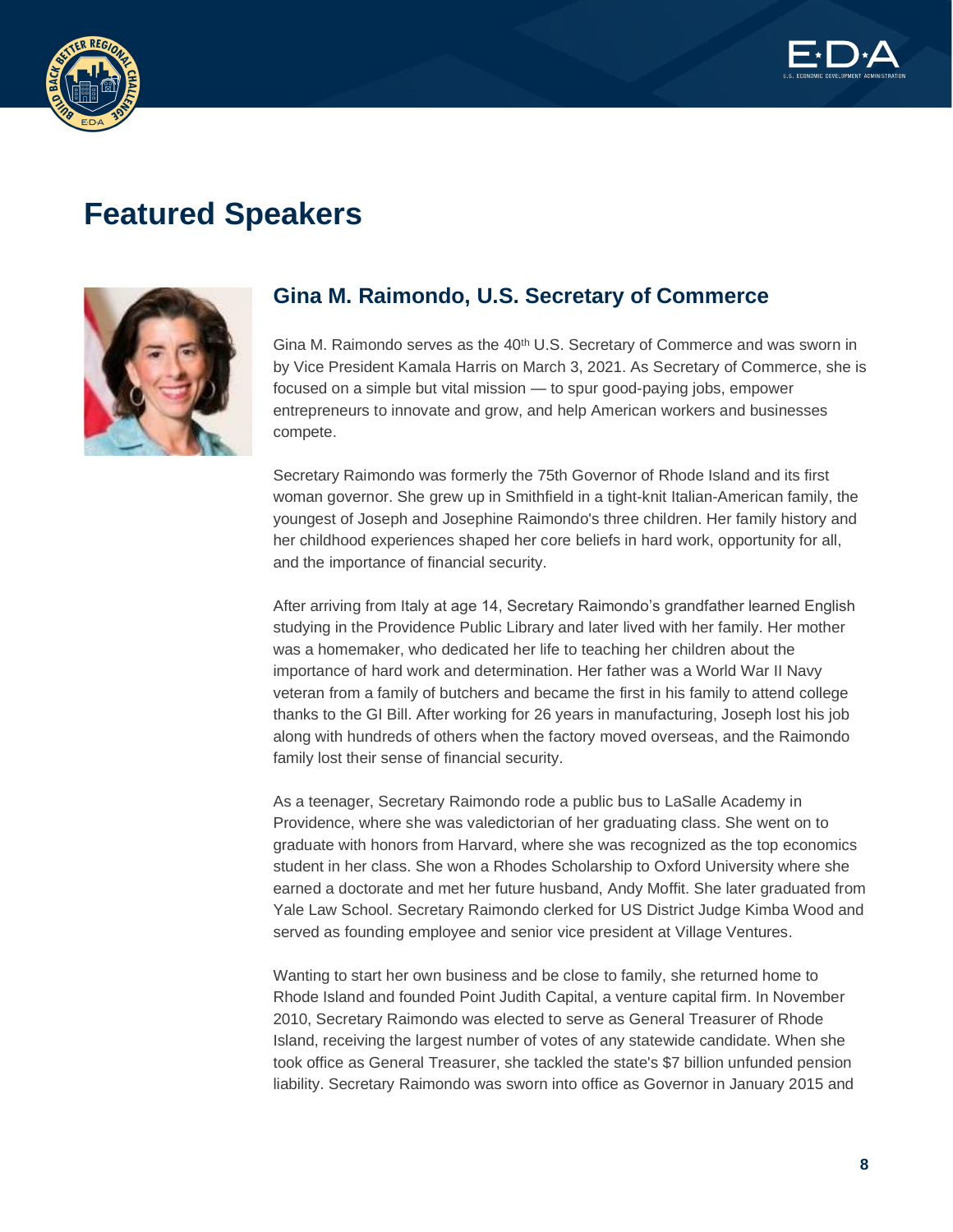



won a second term in 2018. She also served as chair of the Democratic Governors' Association in 2019.

During her time as Governor, Secretary Raimondo kick-started the state's economy and made record investments in infrastructure, education, and job training. She focused tirelessly on creating economic opportunities and good-paying jobs for all Rhode Islanders. Early in her administration, she launched an innovative workforce development program that develops business-led partnerships to address unique workforce challenges.

Secretary Raimondo is married to Andy Moffit and they have two children, Ceci and Tommy, and a rescue dog, Sparky.



## **Alejandra Y. Castillo, U.S. Assistant Secretary of Commerce for Economic Development**

Alejandra Y. Castillo was sworn in as U.S. Assistant Secretary of Commerce for Economic Development on August 13, 2021. She has served in leadership positions for three presidents: Biden, Obama and Clinton. Her professional career spans two decades, focusing on creating equitable and inclusive opportunities for all Americans.

Prior to EDA, Castillo was the Chief Executive Officer of YWCA USA, where she championed the 163-year-old organization delivering critical social, educational, and economic development services throughout its 204 associations.

In 2014, Castillo was appointed by President Obama to serve as the national director of the Commerce Department's Minority Business Development Agency (MBDA), becoming the first Hispanic woman to lead the agency. During her tenure, she led MBDA's efforts to boost the growth and global competitiveness of minority business enterprises (MBEs). Under her leadership, MBDA expanded its effort to help MBEs gain access to capital, contracts, and business opportunities, assisting MBEs in growing in size and scale.

Castillo first joined the Department of Commerce in 2008 as a Special Advisor to the Under Secretary for the U.S. Department of Commerce's International Trade Administration (ITA). Additionally, Castillo served as a Senior Policy Analyst in the White House during the Clinton Administration.

She holds a bachelor's degree in Economics and Political Science from the State University of New York at Stony Brook, a master's degree in public affairs from the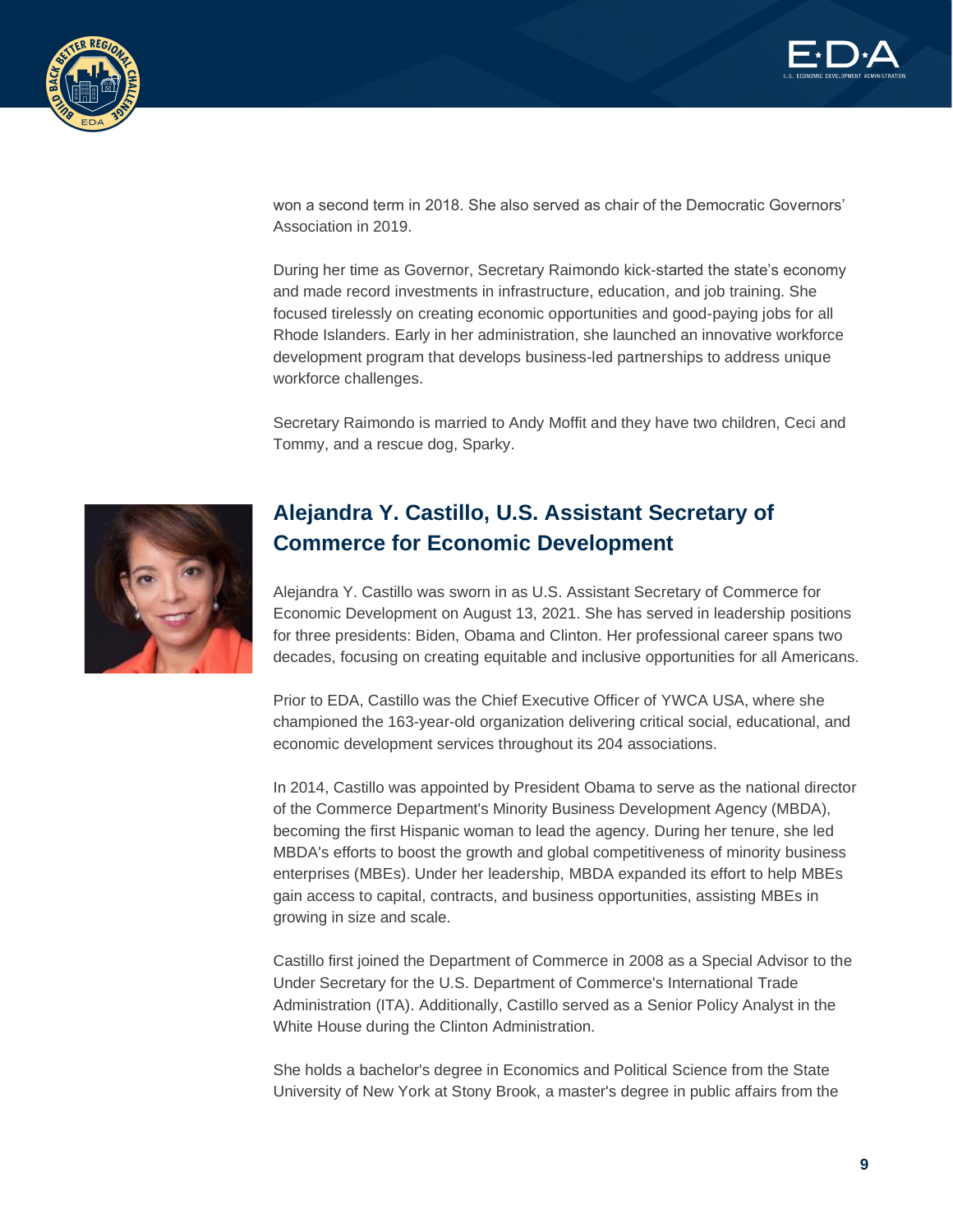



LBJ School at the University of Texas at Austin, and a Juris Doctor degree from American University's Washington College of Law.



## **Michele Chang, Deputy Assistant Secretary for Policy, U.S. Economic Development Administration**

Michele Chang is a seasoned executive with nearly 20 years of experience in the private, public and nonprofit sectors. She joins the Economic Development Administration as the Deputy Assistant Secretary of Policy. She most recently was the Executive Director of the Rework America Business Network at the Markle Foundation, where she worked with Fortune 500 companies to help American workers without four-year degrees get the skills they need and access quality jobs.

Ms. Chang served in the Obama Administration as Acting Chief of Staff and Deputy Chief of Staff at the U.S. Small Business Administration (SBA), where she managed the day-to-day operations of the 3,000+ person agency. She also served as the agency's point person on policy issues with the White House's National Economic Council; coordinated cross-agency initiatives; and launched and ran new federal programs.

Prior to joining the Administration, Ms. Chang worked at McKinsey & Company, where she helped local governments, public school systems and Fortune 500 companies alike tackle some of their most challenging and urgent issues. She has also held roles at PricewaterhouseCoopers; and Hope Street Group, a national nonprofit where she led their national workforce development programs.

Ms. Chang earned her bachelor's degree from the University of California, Los Angeles, in Mathematics/Applied Sciences and her MBA from the University of Chicago Booth School of Business. She was born and raised in San Jose, California, and currently lives in Maryland with her husband and three children.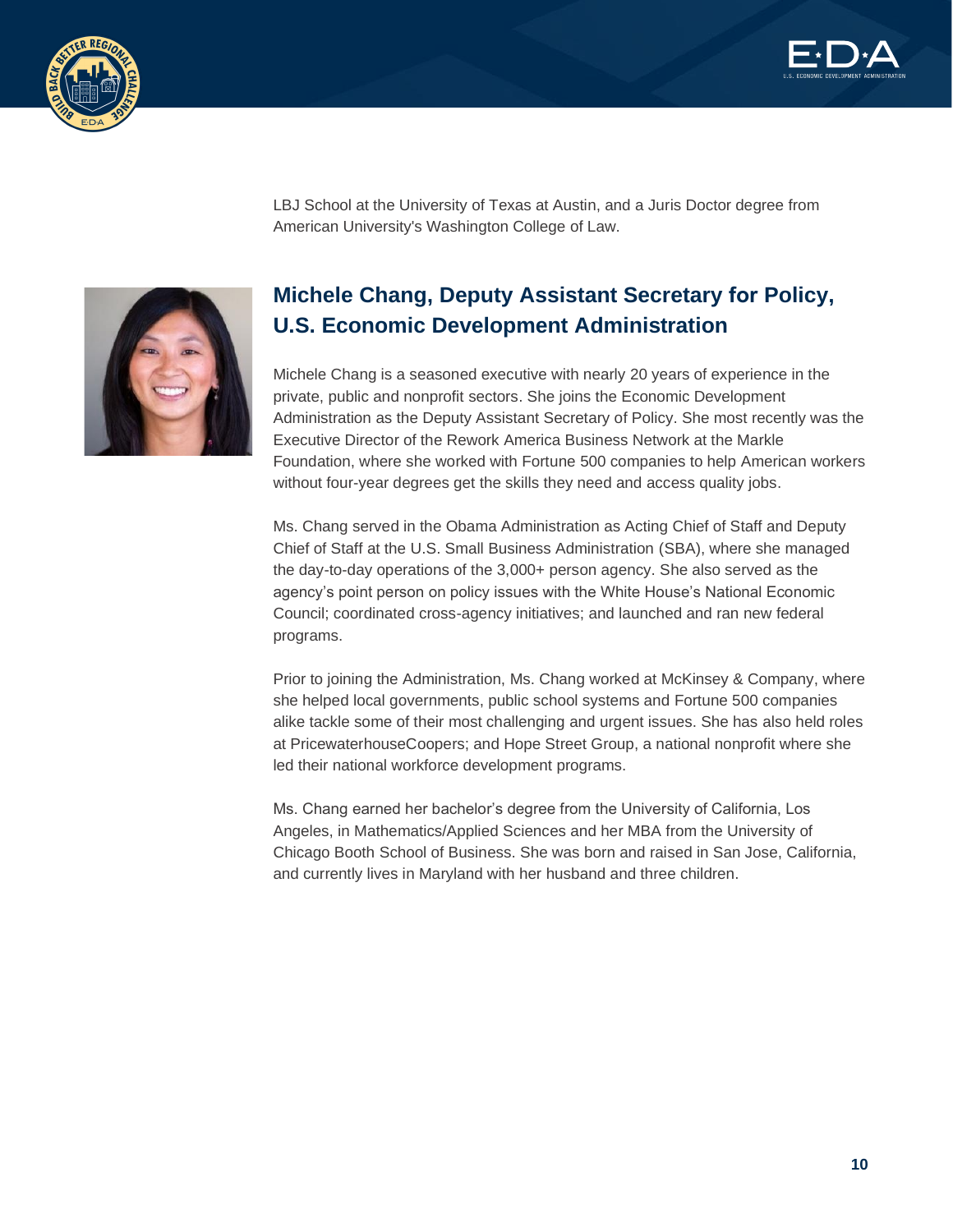





### **Gene Sperling, Senior Advisor to the President of the United States**

Gene Sperling is the White House ARP Coordinator and Senior Advisor to the President.

Gene Sperling is the White House ARP Coordinator and Senior Advisor to the President. Previously, Sperling served as Director of the National Economic Council and National Economic Advisor to both President Obama (2011-2014) and President Clinton (1997-2001). He is the only person to hold that position for two Presidents. He also served as Deputy National Economic Advisor (1993-1996), Counselor to the Secretary of Treasury and Member of the President's Auto Task Force (2009-2010) and Economic Advisor to Governor Mario Cuomo, (1990-1992).

Under Presidents Clinton and Obama, he played a lead role in the significant expansion of the Earned Income Tax Credit (EITC) and other refundable tax relief for hard-pressed families. He was a key architect of the 1993 Economic Plan during the Clinton administration and a key negotiator in the 1997 Balanced Budget Agreement that led to the Children's Health Initiative Program (CHIP), higher education tax relief and played leadership roles in the creation of the New Markets Tax Credit, Community Development Financial Institutions, Gear-Up, Debt Relief for low-income nations, and anti-sweatshop and anti-child labor initiatives.

Under President Obama, Sperling played a critical role in passage of expanded tax relief for low-income families, the payroll-tax cut, the Small Business Jobs Act (including the State Small Business Credit Initiative), the proposed American Jobs Act, the Manufacturing Hubs Initiative, as well as in special initiatives on college opportunity and efforts to help long-term unemployed. He is the author of Pro-Growth Progressive: An Economic Strategy for Shared Prosperity (2005).

He graduated from University of Minnesota summa cum laude, attended Wharton Business School and received his JD from Yale Law School where he was Senior Editor of the Yale Law Journal. Born and raised in Ann Arbor, Michigan, he currently resides in Santa Monica with his wife Allison Abner and their children.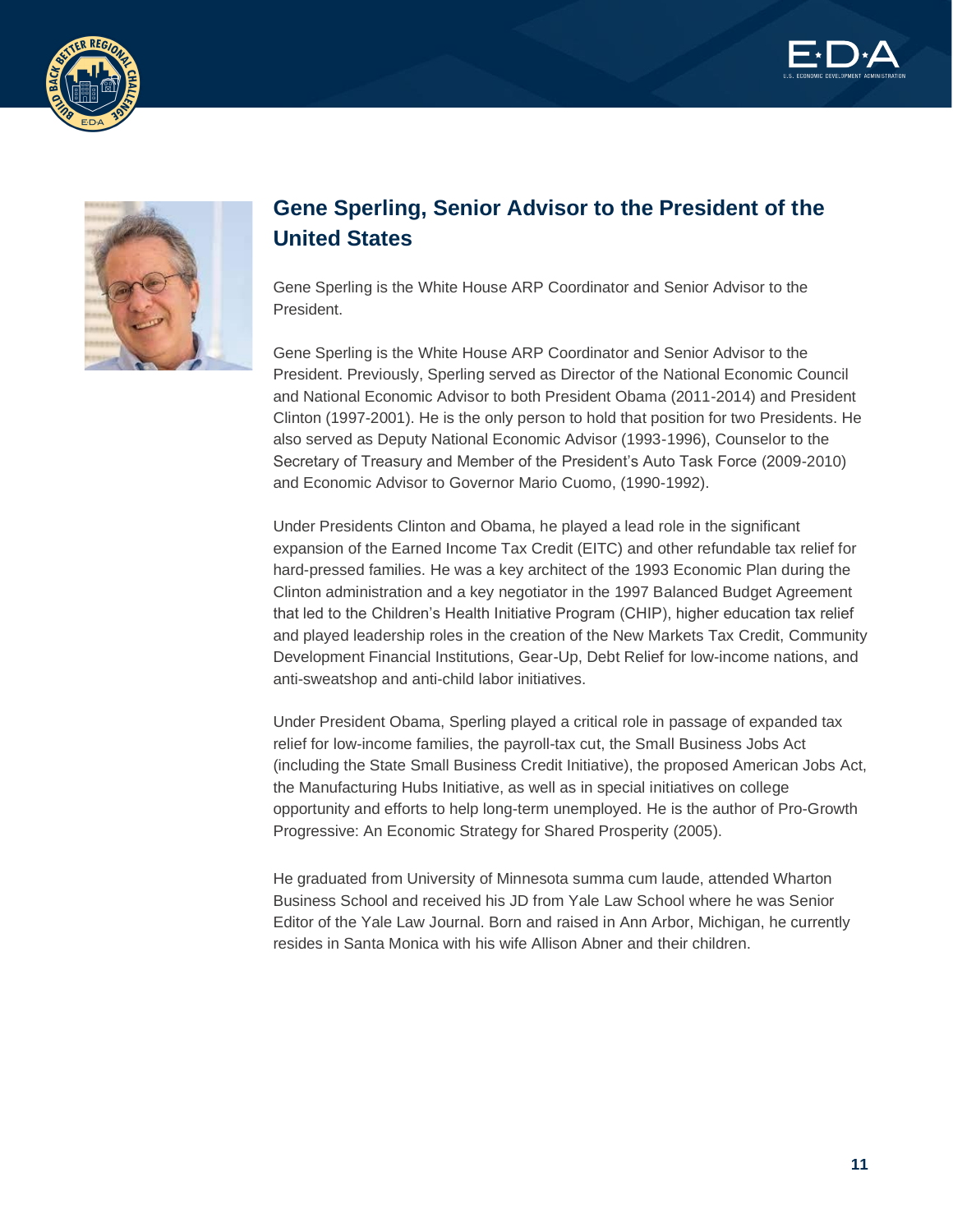





## **Ginni M. Rometty, Former Chairman, President, and CEO, IBM**

Virginia M. (Ginni) Rometty is the former Chairman, President and Chief Executive Officer of IBM.

Ginni became CEO of IBM in 2012 and retired form the company on December 31, 2020. During her tenure she made bold changes to reposition IBM for the future, investing in high value segments of the IT market and optimizing the company's portfolio. Under Ginni's leadership, IBM built out key capabilities in hybrid cloud, security, quantum computing, industry expertise, and data and AI, both organically and through acquisition. IBM acquired 65 companies during Ginni's tenure as CEO, including Red Hat, the largest acquisition in the company's history. She reinvented more than 50 percent of IBM's portfolio, built a \$21 billion hybrid cloud business and established IBM's leadership in AI, quantum computing and blockchain, while divesting nearly \$10 billion in annual revenue to focus the portfolio on IBM's highvalue, integrated offerings.

Ginni also established IBM as the model of responsible stewardship in the digital age. She was the industry's leading voice on technology ethics and data stewardship, working relentlessly to safely usher new technologies into society. She enabled people of diverse backgrounds and education levels to participate in the digital economy by building talent, skills, and opportunity for disadvantaged populations. Under her leadership, IBM created thousands of New Collar jobs and championed the reinvention of education around the world, including the explosive growth of the sixyear Pathways in Technology Early College High Schools, or PTECHs, which are helping prepare the workforce of the future, serving hundreds of thousands of students in over 240 schools and 28 countries. She also helped to redefine the purpose of the corporation through her work with the Business Roundtable, expanding corporate commitments to include a wide range of stakeholders, from customers to communities.

IBM also achieved record results in diversity and inclusion under Ginni's leadership. This included extending parental leave and making it easier for women to return to the workforce through a 'returnships' program with hands-on work experience in emerging technologies. This pioneering work was recognized in 2018 by the prestigious Catalyst Award for advancing diversity and women's initiatives. IBM is the only tech company to have earned this recognition in the past 20 years and the only company ever to be honored four times.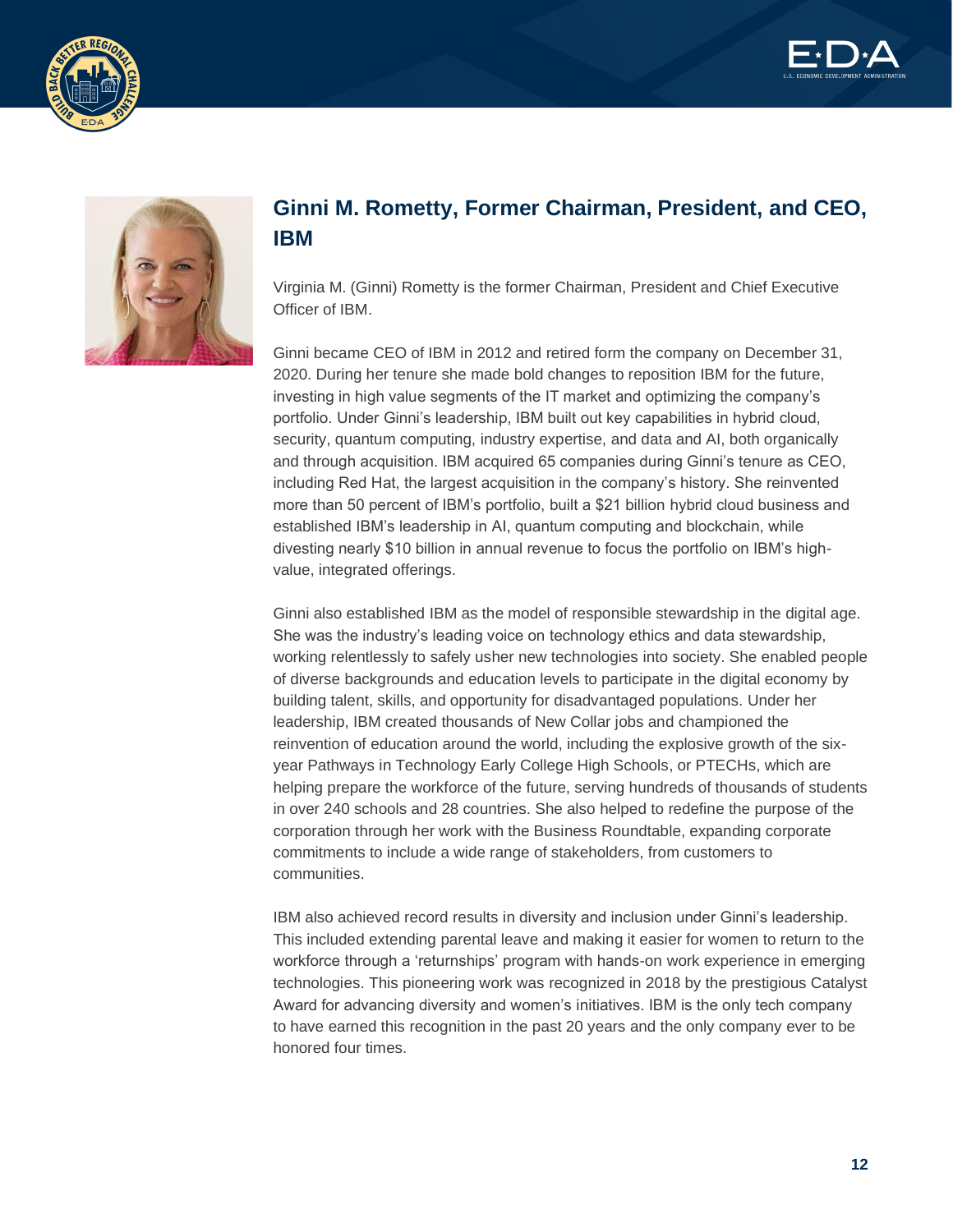



Beginning her career with IBM in 1981, Ginni held a series of leadership positions across the company and led the successful integration of PricewaterhouseCoopers Consulting, creating a global team of more than 100,000 business consultants and services experts.

Ginni is the co-chair of OneTen, an organization that will combine the power of committed US companies to upskill, hire and promote one million Black Americans over the next 10 years into family-sustaining jobs with opportunities for advancement. She serves on the Board of Directors of JPMorgan Chase, the Board of Trustees of Northwestern University, where she is a Vice Chair, the Board of Trustees of Memorial Sloan-Kettering Cancer Center, the Board of Trustees of the Brookings Institute, and the Council on Foreign Relations. Ginni is also a member of the Tsinghua University School of Economics and Management Advisory Board, the Singapore Economic Development Board International Advisory Council, and the BDT Capital Advisory Board.

Ginni has a Bachelor of Science degree with high honors in computer science and electrical engineering from Northwestern University, where she later was awarded an honorary degree. She also has honorary degrees from Rensselaer Polytechnic Institute and North Carolina State University.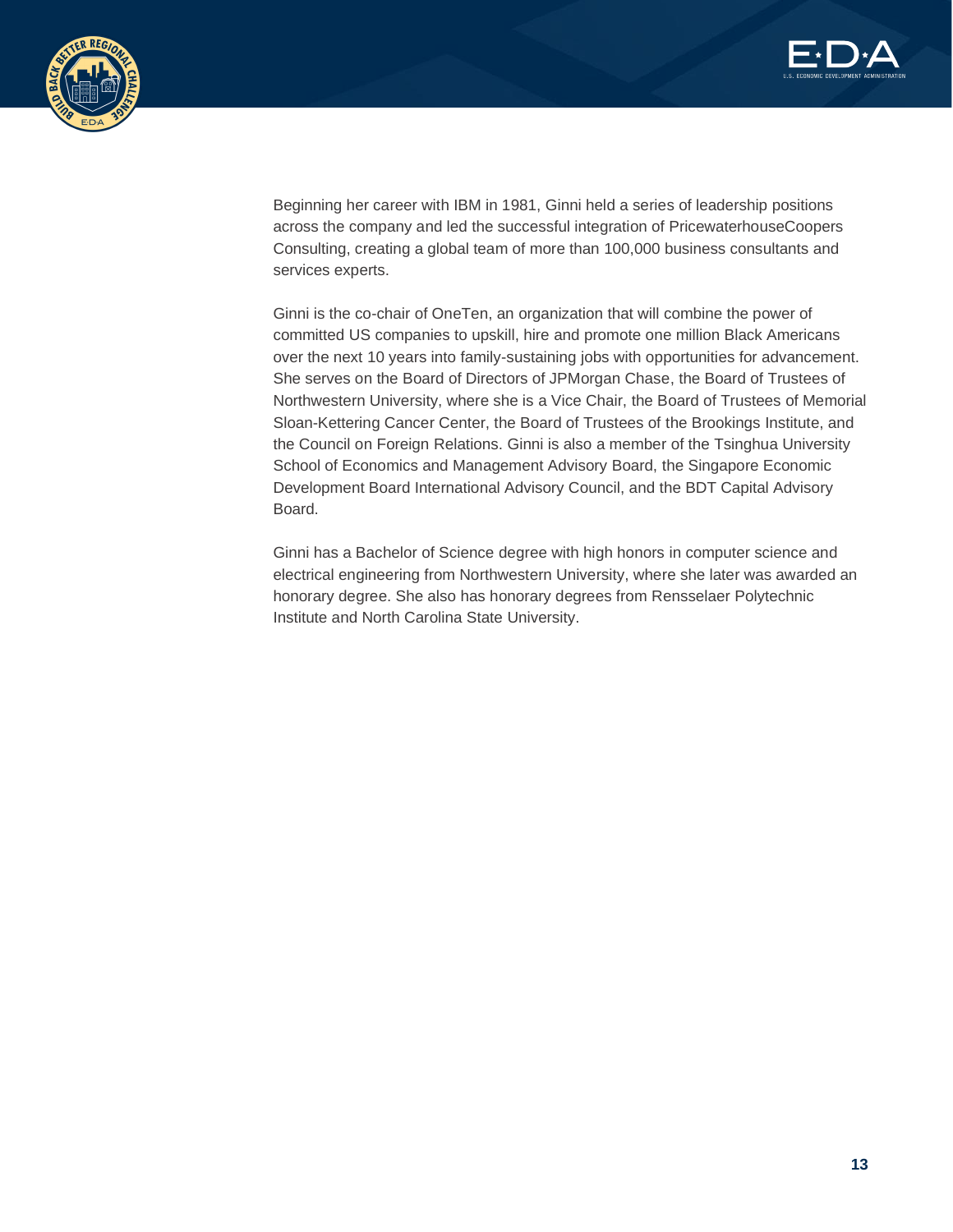



## **Speaker Bios**



#### **Andrew Altman, America Achieves**

Mr. Altman is an internationally recognized leader in transforming cities, public/private partnerships and managing large-scale projects. He is the co-founder and principal of Fivesquares Development, a real estate development company based in Washington DC focused on innovative urban mixed-use, mission-oriented and transit-oriented projects (TOD). Fivesquares developed an award-winning mixed-use project on 14th street in Washington DC, called Liz, in partnership with Whitman-Walker Health, the largest LGBTQ organization in the region. Liz won ULI's award for best mixed-use development in the region. Fivesquares is currently developing Strathmore Square, a TOD community of over 2,000 units at the Grosvenor Metro station in North Bethesda, Maryland.

Prior to co-founding Fivesquares Development, Mr. Altman was the first Chief Executive Officer of the London Olympic Park Legacy Company in London, England from 2009-2012. As CEO he led the master development of the 600-acre, 2012 Olympic Park for its post-Game use as a new international growth center. Mr. Altman secured over £1 billion of private capital to transform Olympic sports facilities for post-Games commercial uses, including conversion of the 1 million square foot International Broadcast Center into an innovation and studio hub, joint venture agreements to build the first residential neighborhoods and development of the park system.

Before being recruited to London for the 2012 Olympics, he was the Deputy Mayor for Economic Development and Planning for the city of Philadelphia under Mayor Michel Nutter. In that capacity he had oversight over 12 agencies, over 800 staff and \$400 million dollars of budget. He chaired the Delaware River Waterfront Development Corporation and the City Planning Commission.

Mr. Altman first established himself as an internationally recognized urban planner in Washington, DC as the city's Planning Director under Mayor Anthony Williams, where he led the Anacostia Waterfront Initiative that resulted in the transformation of Washington's waterfront, including the Nationals ballpark and over 10 million square feet of development. As a result, he was appointed the first Chief Executive Officer of the Anacostia Waterfront Corporation, the public development corporation responsible for leading implementation of the Anacostia Waterfront Initiative.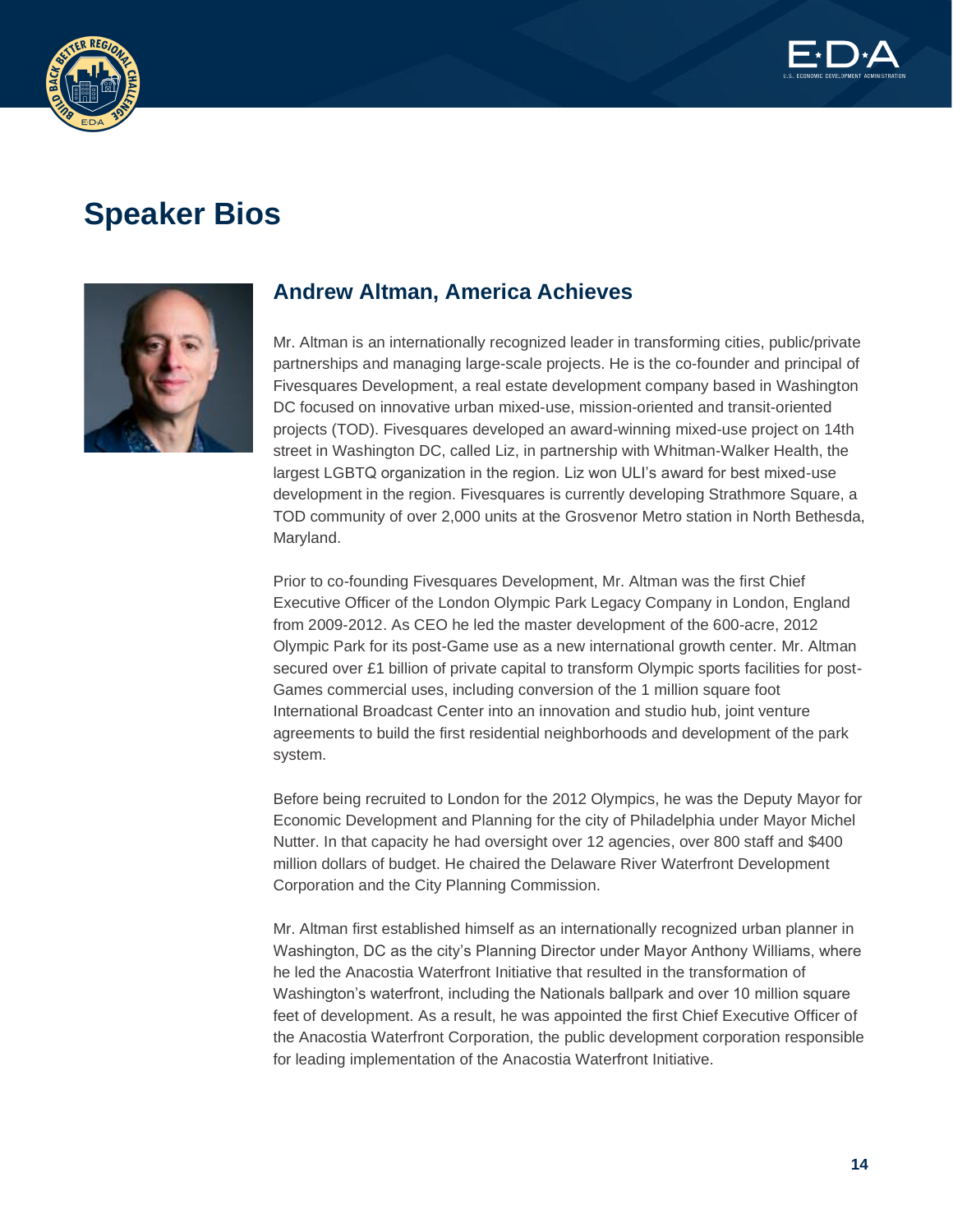



Mr. Altman is invited to speak and consult nationally and internationally on urban development issues, and was the senior editor of a World Bank publication on public/private partnerships. Mr. Altman has held numerous fellowships including the Loeb Fellowship at the Harvard Graduate School of Design, a German Marshall Fund Transatlantic Fellowship in Europe and a Lady Davis Fellowship at the Technion University in Israel. He has taught courses and been a guest lecturer at the London School of Economics, the Massachusetts Institute of Technology, the Harvard Graduate School of Design, and the University of Pennsylvania. He gave the prestigious Saarinen lecture at Yale University.

Andrew is currently an Adjunct Professor in Finance at the George Washington University School of Business.



### **Scott Andes, U.S. Economic Development Administration**

Scott Andes serves as the Program Lead for the Economic Development's Administration's Build Back Better Regional Challenge.

Previously, Andes served as the Executive Director of the Block Center for Technology and Society at Carnegie Mellon University Heinz College. Prior to that, Andes led the City Innovation Ecosystem Program at the National League of Cities. The program supported over 100 mayors to create and bolster local innovation and entrepreneurship policies. Prior to NLC, Scott was a Fellow at the Brookings Institution where his research focused on innovation-based economic development and science and technology policy. Scott's research has been cited in *The New York Times, The Washington Post, Harvard Business Review, NPR*, and others. He was also an analyst at the Information Technology and Innovation Foundation. Scott has worked on numerous national political campaigns and was Special Assistant to U.S. Senator Chuck Schumer.

Andes is a Carnegie Mellon University Alumni, with a Master's in Public Policy and Management (MSPPM) from Heinz College and B.S. from the London School of Economics.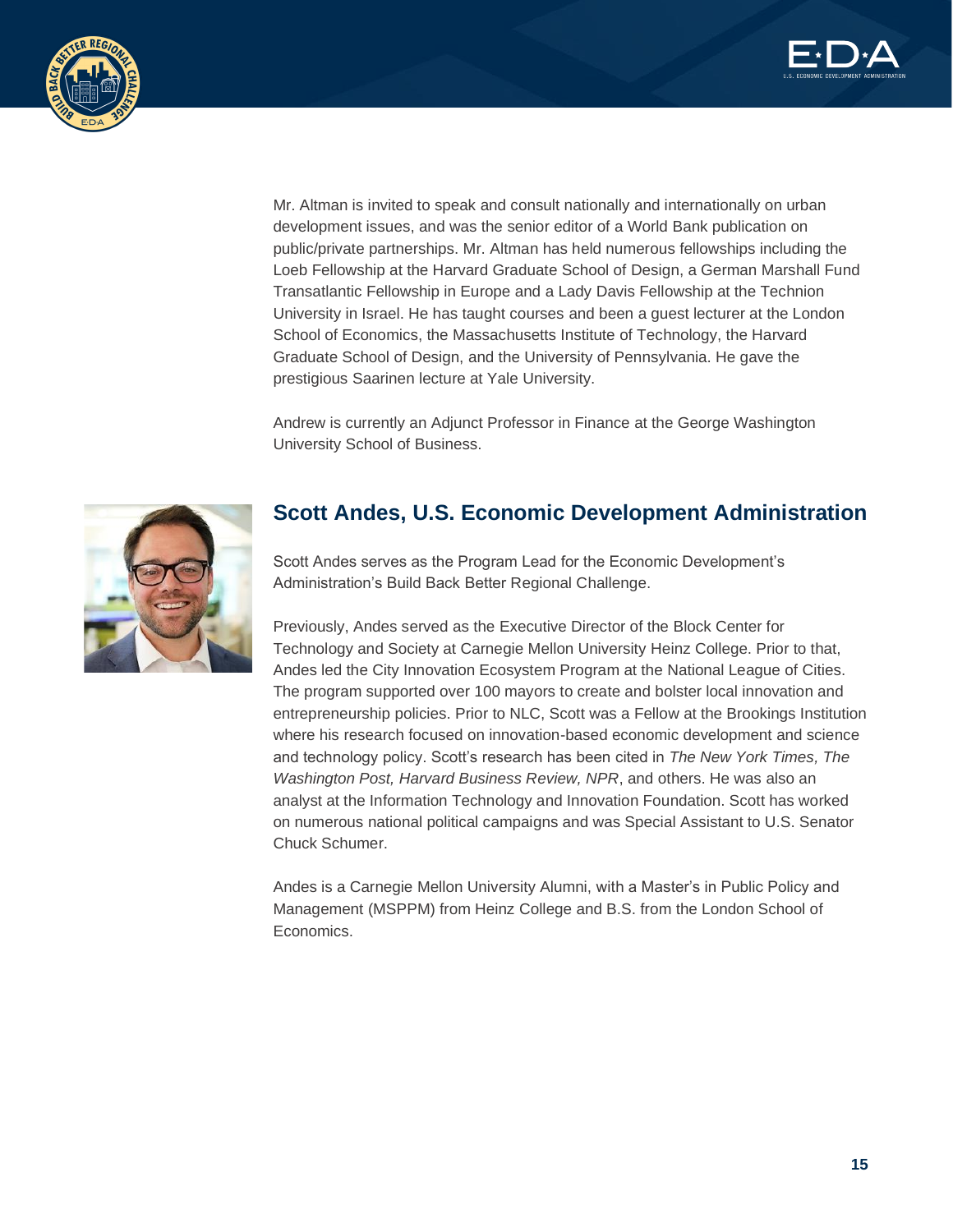





## **Allison Bajracharya, ABG Consulting & America Achieves**

Allison Bajracharya is a strategic advisor, leadership coach, and values-based consultant helping equity focused organizations translate big ideas into action. Over the past two years, she grew a COVID-related startup from 10 to 1,500 employees, launched an organization to promote Black-owned businesses, coached senior leaders as they navigated the complexities of leading towards results with compassion, and most recently served as a project leader for inclusive economic growth with America Achieves.

Prior to consulting, Allison served as the Chief Operations and Strategy Officer for Camino Nuevo Charter Academy, a network of eight schools, and wore a variety of hats in the public education space including leading statewide advocacy campaigns, building organizing programs, and running for office. Allison is a Pahara Aspen Education Fellow, the Board Chair of the Silverlake Independent Jewish Community Center, and serves as a SalivaDirect Advisory Board Member at the Yale School of Public Health. In her free time, she loves traveling, exploring new-to-her nooks in Los Angeles, and family adventures with her husband and two kids.



#### **Bill Burton, Bryson Gillette**

Bill Burton is a renowned political and communications strategist who has served as a senior adviser to political leaders, corporations and nonprofits in California, Washington, D.C., and around the country. In California, Bill and his colleagues have experience consulting on political, litigation and public affairs projects of all different scales, working with everyone from individuals to some of the most recognizable brands in the world.

Bill was one of the earliest hires on President Obama's first presidential campaign where he was the national press secretary beginning in January 2007. He served in the Obama administration as deputy White House press secretary and special assistant to the president. In that capacity, he traveled extensively, both domestically and internationally, advising the president, briefing reporters both on Air Force One and at the podium in the White House briefing room. After leaving the White House, Bill co-founded and served as senior strategist for the super PAC Priorities USA Action during President Obama's reelection campaign in 2012.

During the 2006 electoral cycle, in which Democrats won control of the House of Representatives, Bill worked as Rahm Emanuel's communications director at the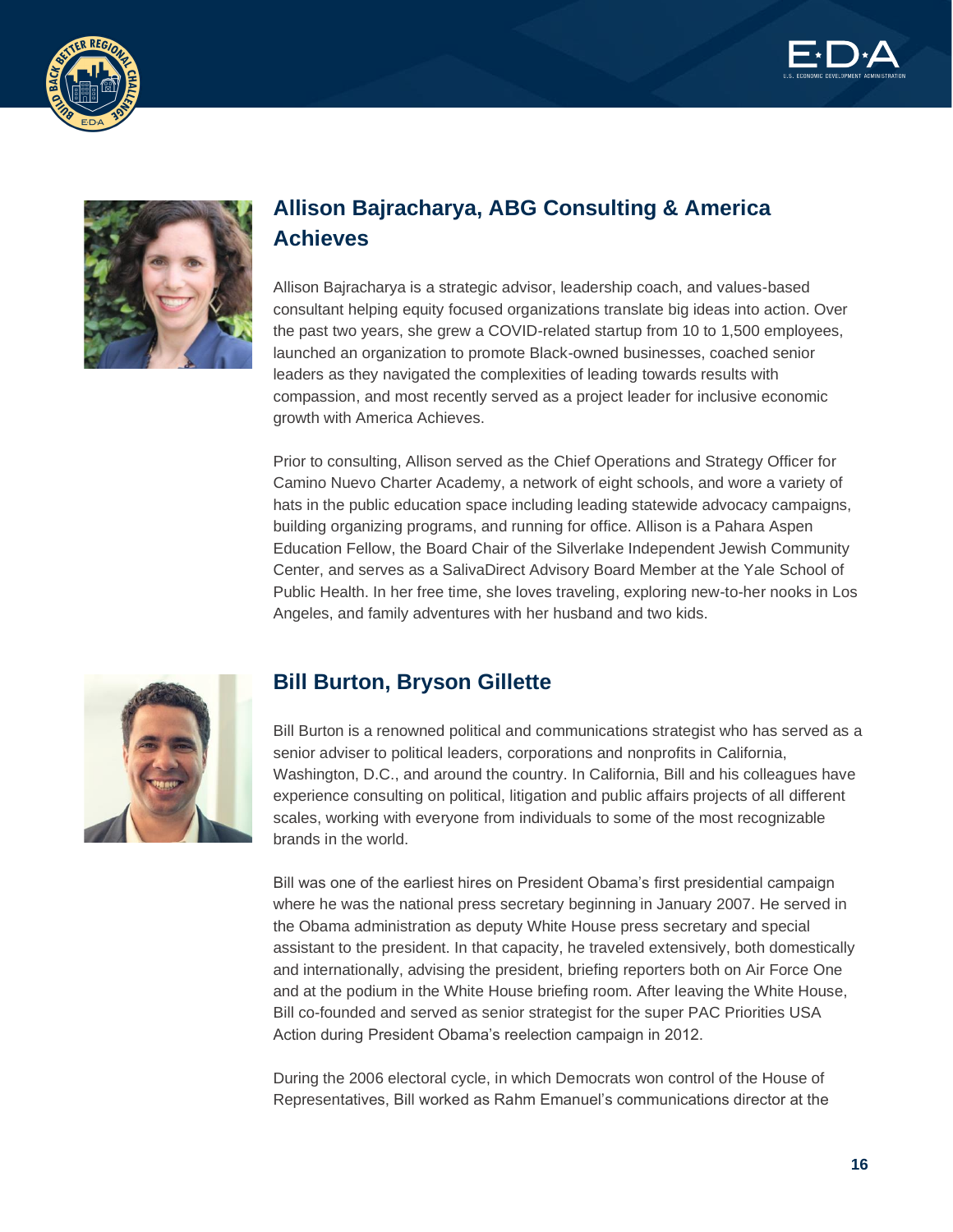



Democratic Congressional Campaign Committee. Before that, Bill served as a communications adviser to Democratic Leader Rep. Dick Gephardt, Senators John Kerry and Tom Harkin and others.

Most recently Bill has served as an advisor to Senator Amy Klobuchar's presidential campaign and has worked with leading trial attorneys to build successful messaging campaigns around important cases and issue areas.

Bill believes that a good strategy is one that has heart. He works with clients to ensure that their personal story and values are embedded into their communications and messaging.

Since 2015, Bill has made Santa Barbara his home with his wife Kelly Ward Burton and three kids, Oscar, Emma, and Miles. Bill loves playing guitar and teaching his son to play basketball.



### **Dan Correa, Federation of American Scientists**

Dan Correa is CEO of the Federation of American Scientists.

In 2019, Dan founded the Day One Project at FAS. Prior to joining FAS, Correa led the Technology and Public Policy Project at Stanford's Freeman Spogli Institute, an initiative to enlist leading technical and policy experts to develop actionable policy proposals across a range of cutting-edge international and domestic science and technology issues.

In 2017, he founded the Federal Innovation Council as an initiative of the Partnership for Public Service, and built it into a platform for senior government officials to forge a more innovative, effective, technologically-driven government.

He previously helped shape science and technology policy for the Obama Administration for four years, serving as Assistant Director for Innovation Policy at the White House Office of Science and Technology Policy. At the White House, Correa developed the Administration's innovation strategy and led government-wide science and technology initiatives that invested hundreds of millions of dollars in government innovation, R&D commercialization, civic technology, entrepreneurship, and more.

Prior to joining the White House, Correa was the first employee at the Information Technology and Innovation Foundation, a Washington, D.C. think tank, where he led development of technology, entrepreneurship, and innovation policy.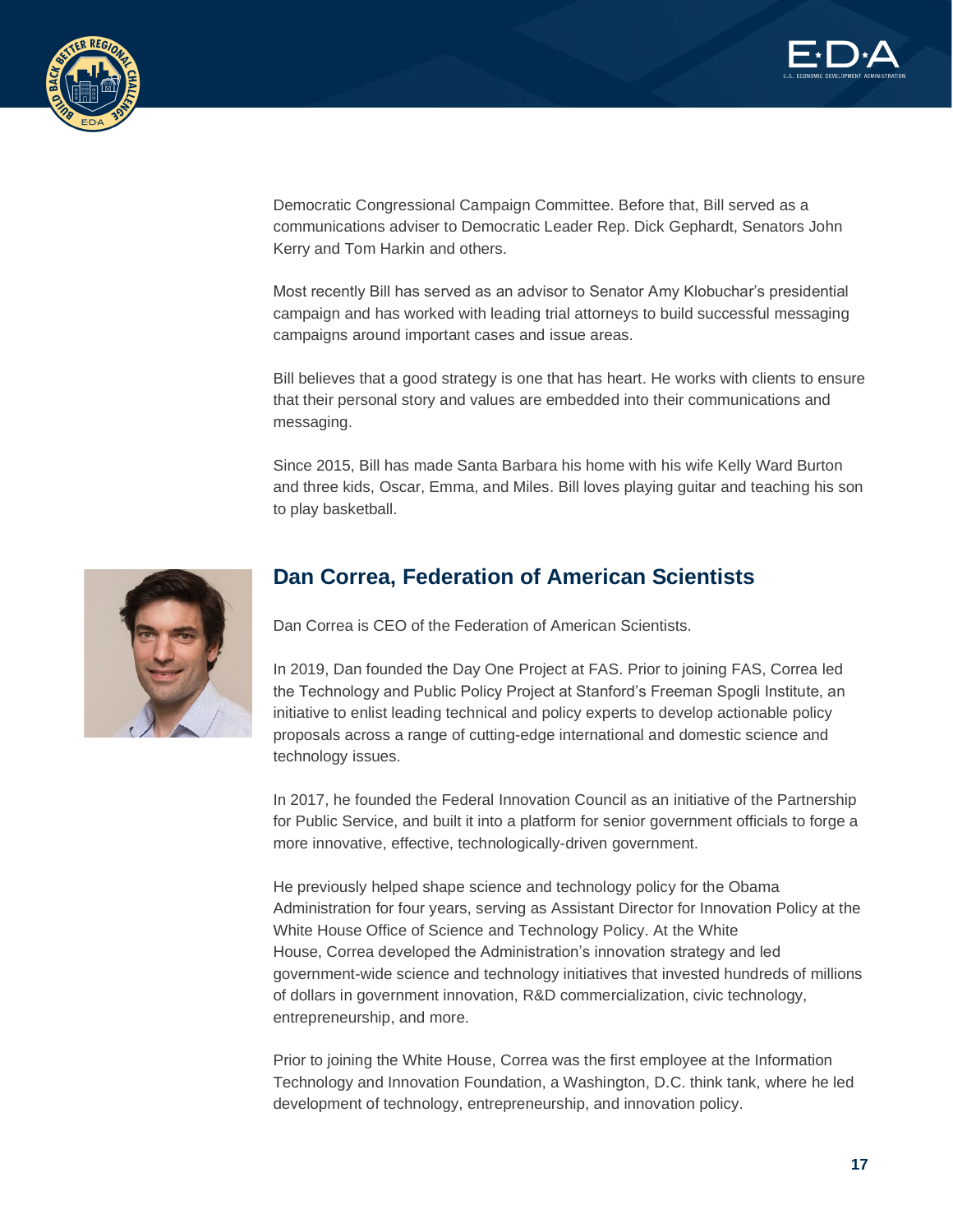



He has held the position of Kauffman Fellow in Law, Economics and Entrepreneurship at Yale Law School. Correa is also a veteran of several political campaigns, including President Barack Obama's 2008 campaign, where he served as Deputy Florida Get Out the Vote Director.

He received a law degree from Yale Law School, a master's degree in economics from Yale University, and a bachelor's degree from Dartmouth College.



#### **Don Edwards, Justice and Sustainability Associates**

Mencer Donahue "Don" Edwards is considered one of the most deft facilitatormediator-negotiators and civic engagement designers working today in the field of land use and development by international, federal, regional, state and local planning, transportation, parks and economic development agencies, corporations, universities, foundations and community-based organizations. He is the founder, CEO and a principal of Justice and Sustainability Associates (JSA), a for-profit management consulting firm in Washington, DC.

JSA designs and manages inclusive, transparent, and participatory decision-making processes taking place, primarily against the backdrop of urbanization and the conflicts it breeds. Don's introduction to sustainable development came in 1988 when he participated in a panel sponsored by the London-based Panos Institute about the role of under-development in the emergence of what became the global AIDS pandemic.

After that introduction, Edwards served as executive director of the Panos Institute-Americas, co-founded the U.S. Citizens Network for the UN Conference on Environment and Development, represented the "CitNet" as a member of the U.S. delegation to the "Earth Summit" in 1992 and served as the CitNet's Washington Representative and a National Co-Chair. In the 90s, he organized town meetings across the US for the UN International Conference on Population and Development in Cairo and the Second UN Conference on Human Settlements in Istanbul. As director of the U.S. Network for Habitat II, he also helped manage the NGO International Facilitating Group.

From 1993-96, Don served as chair of the Environmental Justice Working Group of the Sustainable Communities Task Force of the President's Council on Sustainable Development, the Clinton Administration's post-Rio national sustainable development process.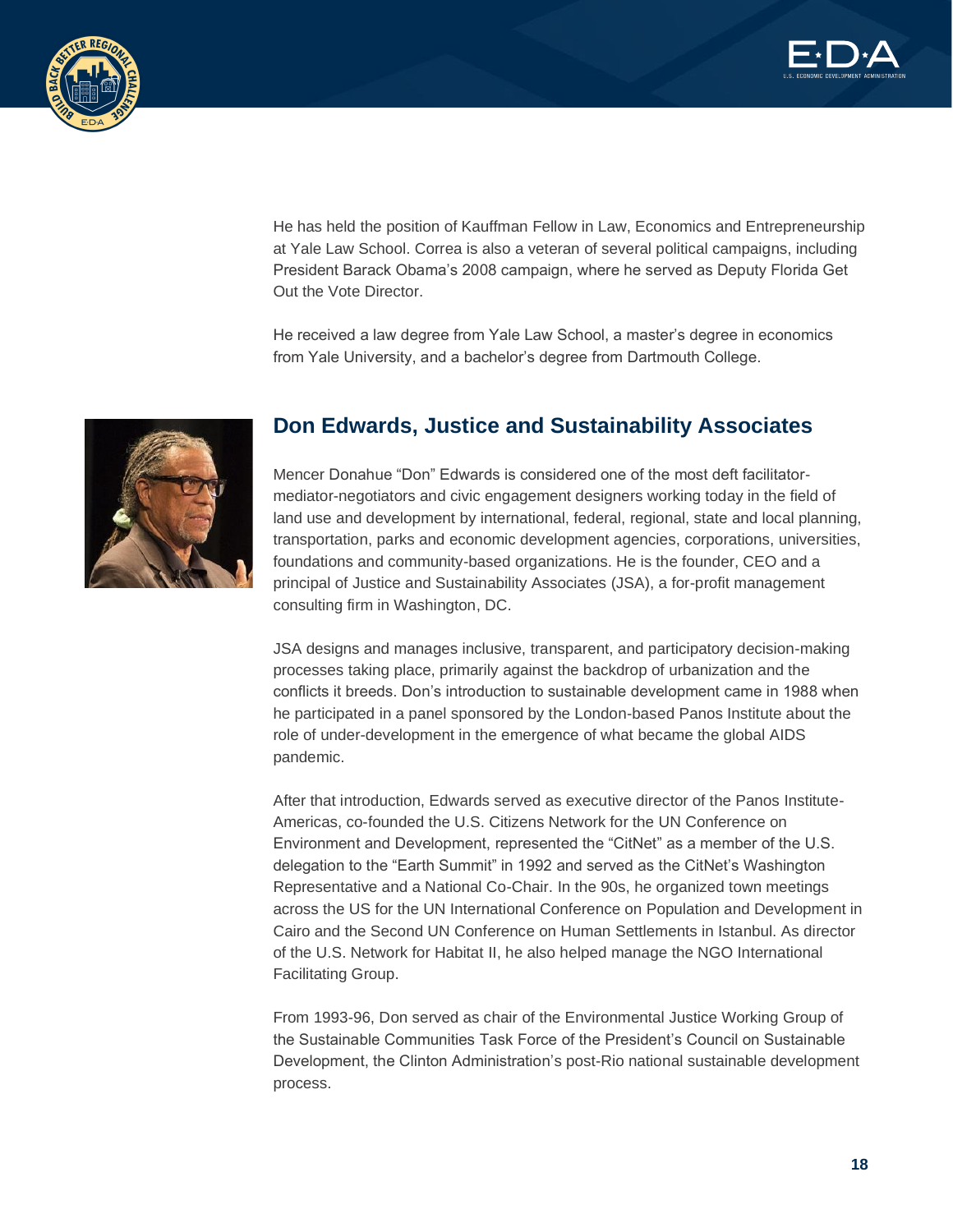



As a long-term resident (over 30 years) of the District of Columbia, Don has facilitated/mediated most of its most complex development projects, including the Strategic Neighborhood Planning Initiative, the Anacostia Waterfront Transportation studies, DC's Transit Alternatives Analysis and the city-wide site evaluation and master planning of the National's Baseball Park site and neighborhood.

Don's civic engagement projects of national significance include the District's Anacostia Waterfront Initiative, the African Burial Ground National Monument in Lower Manhattan, the National Museum of African American History and Culture on the National Mall, and the Detroit Works Project. He has designed and facilitated the civic engagement programs of the DC's 11th Street Bridges and the H St./Benning Rd line of the DC Street Car program. Most recently, Edwards has designed a series of "Congregational Conversations" for Richmond's St. Paul's Episcopal Church regarding the future of the Church's Confederate iconography.

Don served as a member of the Sustainability External Advisory Council (SEAC) of The Dow Chemical Company for 10 years. From 2005-2013, Don helped grow the practice of deliberative democracy as a senior associate of AmericaSpeaks. He served on the board of EcoDistricts as its inaugural treasurer.

Don's adjunct positions include The Heller School, Brandeis University; The Center for Public Leadership, George Washington University; and the School of Continuing Studies, Georgetown University. Don is also a member of the African Atlantic Research Team (AART) at Michigan State University.

Don is an urbanist and enjoys talking and writing about creating just, smart, and sustainable cities that work for all.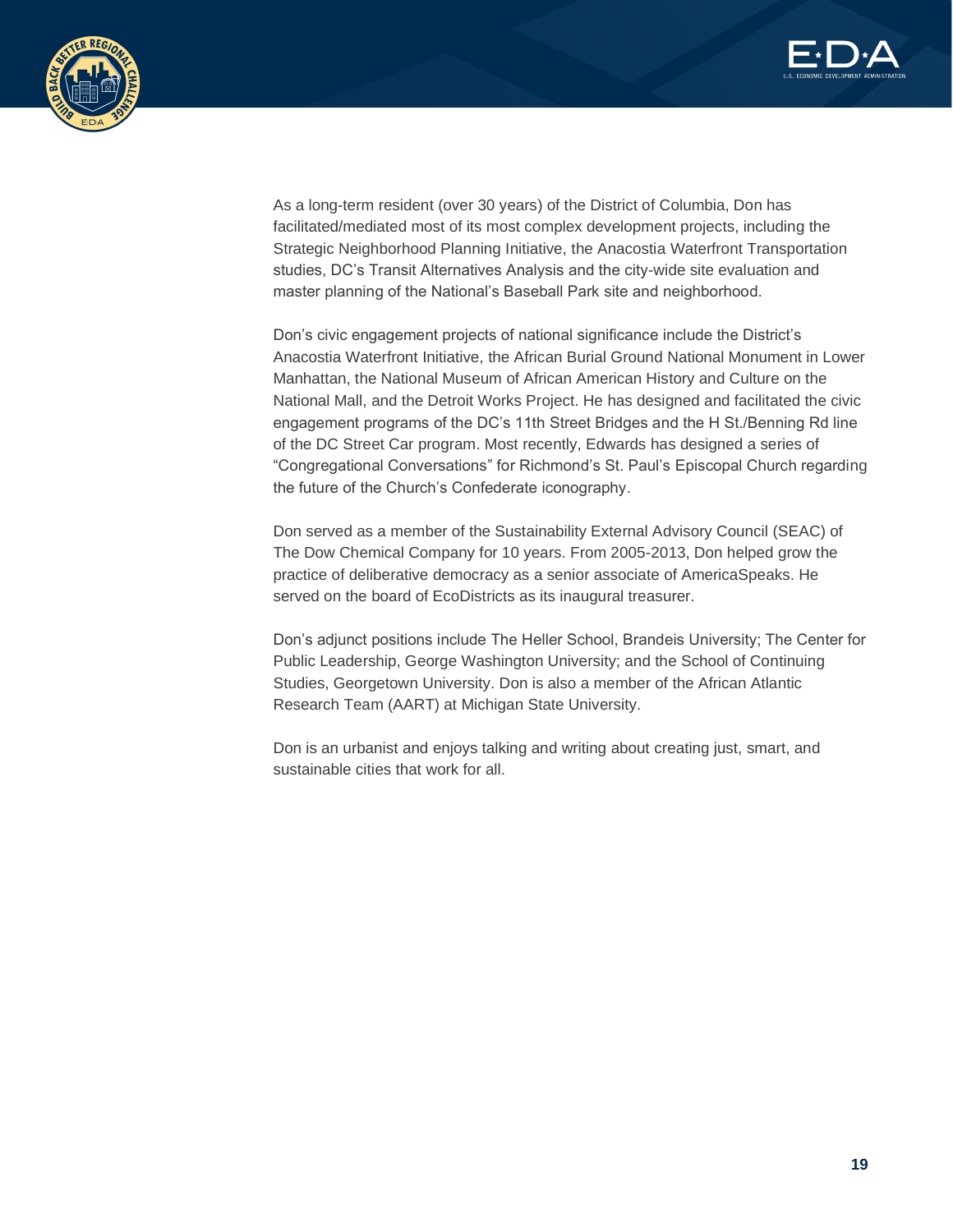





#### **Todd Fisher, Program Director American Rescue Plan**

Todd currently serves as the Program Director of the American Rescue Plan at the U.S. Economic Development Administration where he is responsible for all aspects of the implementation of the EDA's \$3 billion American Rescue Plan programs.

Todd had a 30-year career in the finance and investment industry as a private equity investor and C-level business leader, including 25 years at Kohlberg Kravis Roberts & Co (KKR), a \$60 billion global investment firm that manages multiple alternative asset classes, including private equity, credit and real assets, where he was a Partner and Chief Administrative Officer (CAO). Fisher joined KKR as a private equity investor in San Francisco in 1993 and became a founding member of KKR's European private equity business, building the firm's European franchise and living in London between 1999 and 2010. As CAO from 2008 until the end of 2017, he built and was responsible for all business operations functions (finance, legal, IT, HR, public affairs, risk, budgeting and strategy) during a period of rapid growth and transition to becoming a public company. In addition, he founded, built and oversaw the firm's real estate investment business from 2011-2017. He chaired KKR's Management Committee and Risk Committee and sat on a number of the firm's Real Estate and Private Equity Investment and Portfolio Committees. Prior to KKR, he worked for Goldman Sachs in NY and Drexel Burnham Lambert in Los Angeles.

At the end of 2017, Todd decided to retire from KKR to pursue a second career focused on social impact and economic mobility. He spent a year as a Fellow in Harvard's Advanced Leadership Initiative (ALI) and then joined Year Up, a workforceoriented not for profit focused on closing the opportunity divide by connecting diverse young adults to high quality jobs and employers and providing them the skills, experience and support to be successful. From 2019 through 2021, he was Managing Director of Scalable Solutions at Year Up, creating and leading a 15-person innovation team that designed and stood up a number of new, cost-effective and scalable Year Up-like programs in multiple markets in partnership with local training providers and other community organizations.

Todd holds a BA in Biology from Brown University, an MA in International Affairs from Johns Hopkins School of Advanced International Studies (SAIS) and an MBA in Finance from the Wharton School.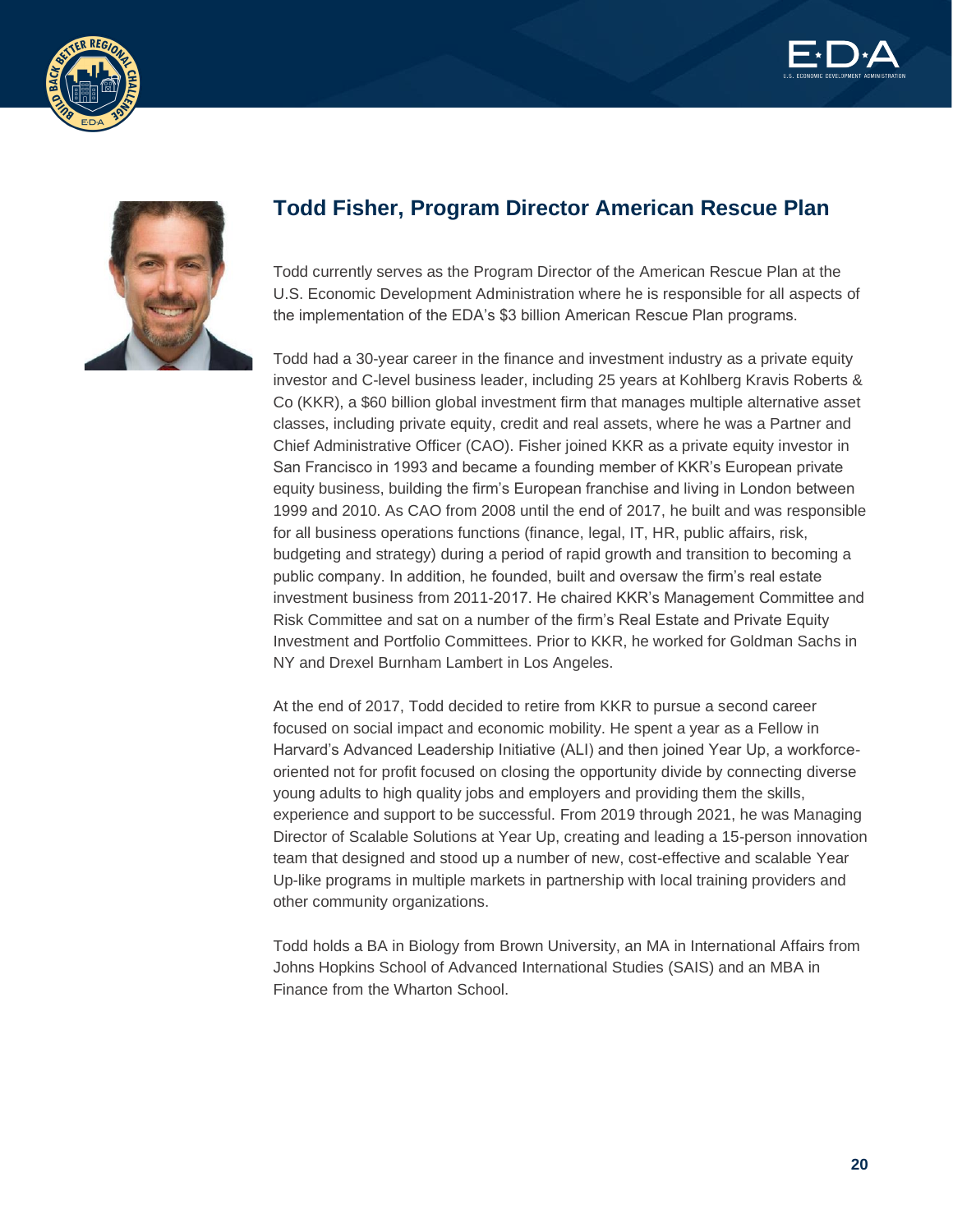





## **Bruce Katz, The Nowak Metro Finance Lab at Drexel University**

Bruce Katz is the Co-Founder and inaugural Director of the Nowak Metro Finance Lab.

Katz regularly advises global, national, state, regional and municipal leaders on public reforms and private innovations that advance the well-being of metropolitan areas and their countries.

Katz is the co-author of The New Localism: How Cities Can Thrive in the Age of Populism (Brookings Institution Press, 2018) and The Metropolitan Revolution: How Cities and Metros are Fixing Our Broken Politics and Fragile Economy (Brookings Institution Press, 2013). Both books focus on the rise of cities and city networks as the world's leading problem solvers.

Katz was the inaugural Centennial Scholar at the Brookings Institution from January 2016 to March 2018, where he focused on the challenges and opportunities of global urbanization. Prior to assuming this role, Bruce J. Katz was a vice president at the Brookings Institution and founding Director of the Brookings Metropolitan Policy Program.

Before joining Brookings, Katz served as chief of staff to U.S. Housing and Urban Development Secretary Henry Cisneros and was the senior counsel and then staff director for the U.S. Senate Subcommittee on Housing and Urban Affairs. After the 2008 presidential election, Bruce co-led the housing and urban transition team for the Obama administration and served as a senior advisor to new Secretary of Housing and Urban Development, Secretary Shaun Donovan, for the first 100 days of the Administration.

Katz is a visiting Professor at the London School of Economics. He gives dozens of lectures and presentations annually before public, corporate, civic and university audiences across the world. In 2006, he received the prestigious Heinz Award in Public Policy for his contributions to understanding the "function and values of cities and metropolitan areas and profoundly influencing their economic vitality, livability and sustainability." Katz is a graduate of Brown University and Yale Law School.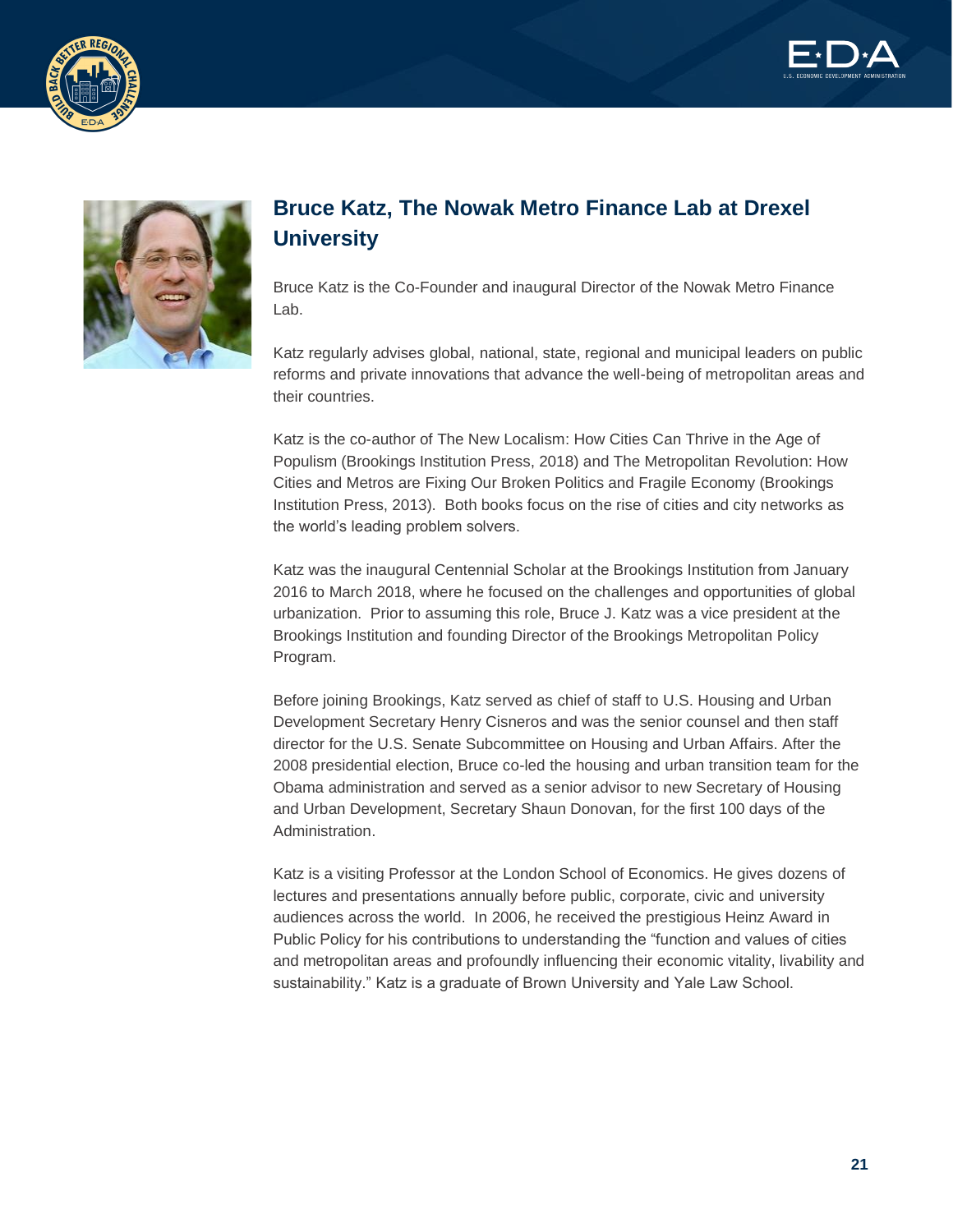





## **Trisha Korbas, U.S. Economic Development Administration**

Trisha Korbas is a native of Albuquerque, New Mexico. She received her Bachelor of Science degree in Civil Engineering at New Mexico State University in Las Cruces. Trisha began her professional career performing water resources design in the private sector before joining the U.S. Department of Commerce's Economic Development Administration in 2003. Trisha spent eight years with EDA in the Austin Regional Office where she served as a Senior Project Engineer. In 2007, Trisha received the Department of Commerce Silver Medal Award for creating the interactive *EDA Construction Grant Post Approval Process Tool*, which fundamentally changed how the Agency conducts construction monitoring activity. Trisha spent five years at the EDA Denver Office, serving as Project Engineer and Economic Development Representative for Colorado, South Dakota, Utah and Wyoming. In September, 2013, when the flooding disaster hit the State of Colorado, Trisha was mission assigned by FEMA to serve as Lead Field Coordinator for the Economic Recovery Support Function to support the State with long term economic recovery. Now back at the EDA Austin Regional Office, Trisha is the Economic Development Representative for New Mexico and West Texas, stationed in Albuquerque, New Mexico.



## **Avanti Krovi, The Nowak Metro Finance Lab at Drexel University**

Avanti Krovi is a Research Officer at Drexel University's Nowak Metro Finance Lab. Avanti's work focuses on equitable economic development. She conducted research for the Boston Planning & Development Agency, where she analyzed the economic impact of developments in Boston and collaborated with urban planners on projects involving industrial and economic uses. She has also worked with the Bronx Cooperative Development Initiative, where she focused on how to connect businesses and communities of color with anchor institutions.

Avanti holds a Master of Urban Planning degree from the Harvard Graduate School of Design, where she focused on real estate development and environmental planning. She additionally holds a BA in Economics and Sociology from The Ohio State University.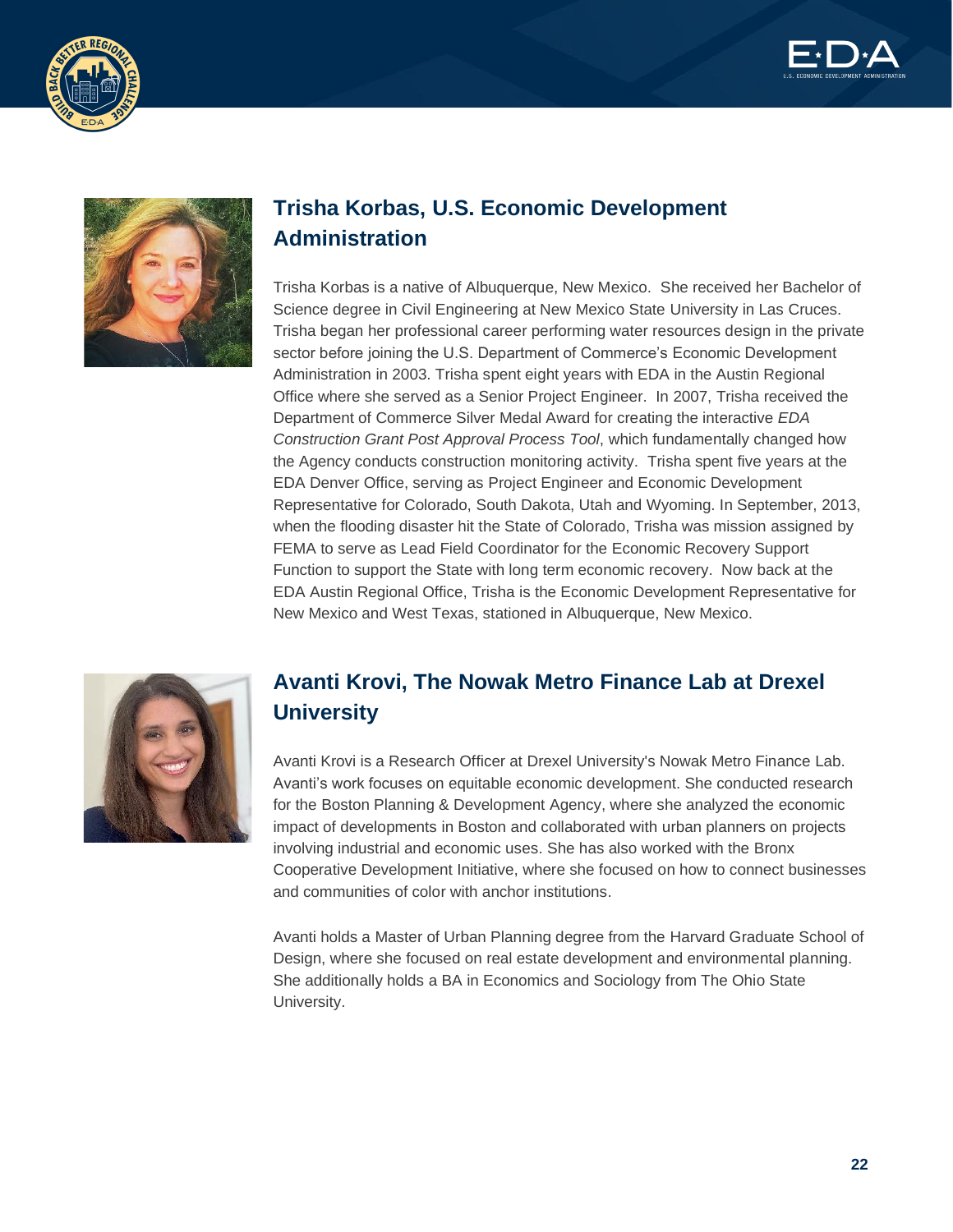





#### **Jon Schnur, America Achieves**

Jon Schnur serves as Chairman and Chief Executive Officer of America Achieves — a national nonprofit organization he co-founded, focused on bridging the gap between education and work in a rapidly changing economy. Since 2011, Jon has also served as Bloomberg Philanthropies' lead outside advisor on education and skills.

Jon has extensive experience in nonprofit, government, and philanthropy. He cofounded New Leaders for New Schools — a national nonprofit ensuring high academic achievement for every student by attracting and preparing outstanding school leaders — and served as its CEO from 2000 until 2011. Jon served as co-chair of education policy for Barack Obama's 2008 presidential campaign and then as a senior advisor to the presidential transition team and U.S. Secretary of Education Arne Duncan. Jon previously served as an education advisor during the Clinton administration, as President Clinton's Associate Director for Educational Policy, Senior Policy Advisor on Education to Vice President Gore, and Special Assistant to U.S. Secretary of Education Dick Riley.

Jon is a board member of New Leaders and serves on the Visiting Committee to the Harvard Graduate School of Education. He also serves on the Aspen Institute's Jury for their Prize for Community College Excellence and as a member of the Markle Foundation's Rework America Task Force. Jon and his wife Elisa have three children and live in Montclair, New Jersey.



#### **Brian Schwartz, Justice and Sustainability Associates**

Brian Schwartz is a seasoned coach, mediator, facilitator, and trainer who leads with empathy. He brings over 20 years of leadership experience in the public, private, and nonprofit sectors and a passionate commitment to intercultural understanding to every client engagement. With a nimble ability to see all sides of an issue, Brian has facilitated diversity, equity, and inclusion trainings in settings ranging from schools to board rooms to houses of worship.

Brian worked in residence life and multicultural affairs at Pomona College and Williams College, and taught anthropology and sociology at Lesley University. He has mediated cases in small claims courts and within the Federal Government. A veteran of political campaigns, Brian helped to stand-up three new governmental offices, leading internal and external stakeholder engagement, as well as business development. This work included launching publicly-accountable, cross-sector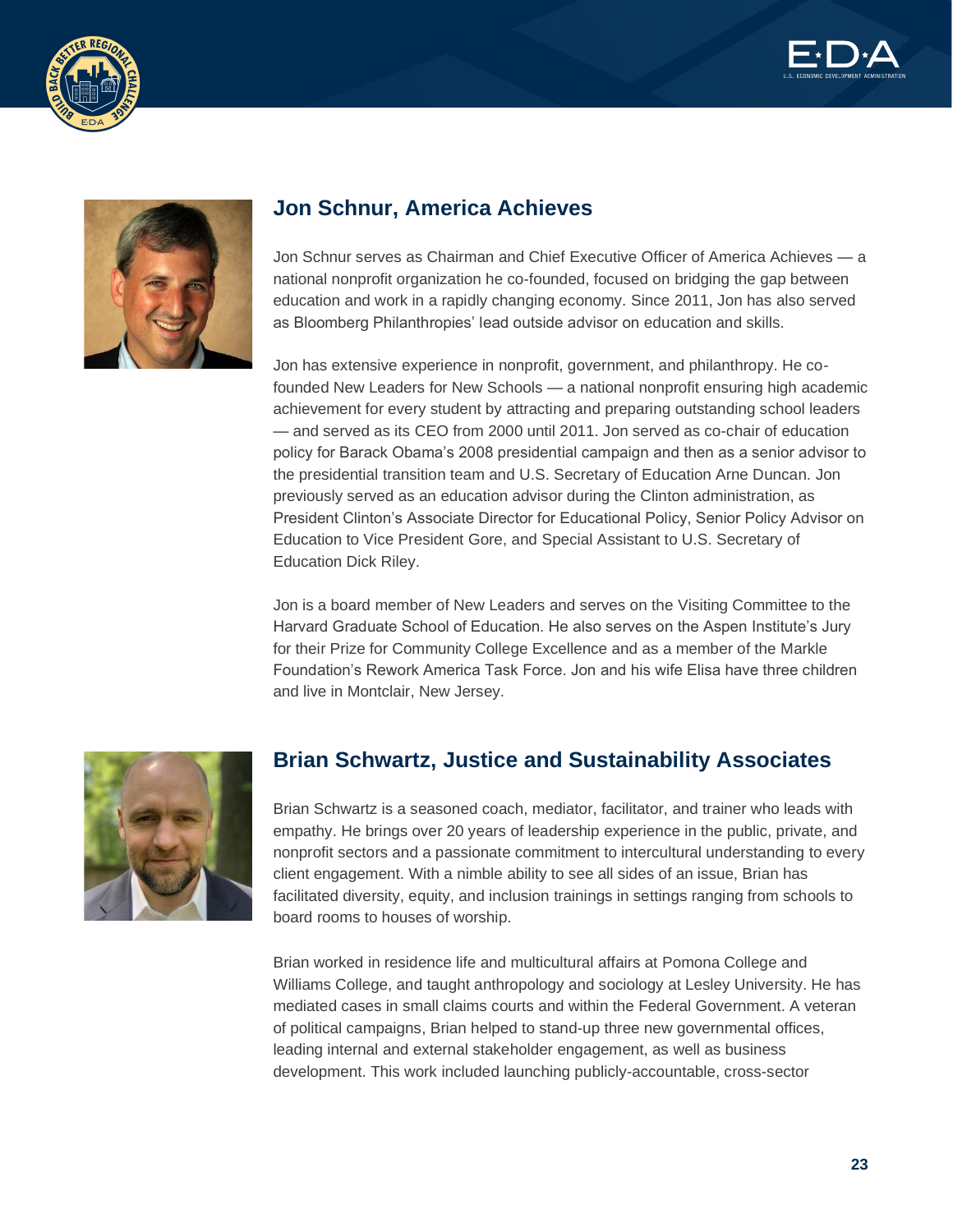



advisory committees and implementing programs he designed to improve workplace culture.

JSA's emphasis on cultivating "beloved communities" dovetails with Brian's devotion to supporting his community by volunteering with Mutual Aid DC, UU Allies Against Racism, and Habitat for Humanity, among others. Brian is President of the Lesley University Alumni Association, furthering its mission to help graduates shape a more just, humane, and sustainable world.

Brian is also a singer-songwriter and playwright. He released the EP Man and cowrote and co-directed Interconnected at the Capital Fringe Festival.



#### **Ishan Sharma, Federation of American Scientists**

Ishan Sharma is a Fellow & Policy Analyst at the Federation of American Scientists and Policy Analyst at the Day One Project. He holds a B.S. from Cornell University and has studied jurisprudence and international human rights law at the University of Oxford. Ishan sits on the board of two nonprofits that aim to empower youth through mentorship and media literacy, and is one of 24 Senior John Lewis Fellows investigating the future of democracy, oppression, and human rights in the 21st century.

Ishan has overseen the development of 35+ actionable science & technology policy memos, including a co-authorship with the Executive Director of the Ghana National Media Commission on "Countering China's Monopoly on Africa's Digitally Broadcasted Content." Most recently, he co-led a Technology Policy Accelerator, a 9-week development program that aims to transform the ideas of the 30+ tenured professors, activists, and industry professionals into effective policy. Ishan has also helped brief senior officials at the Department of Commerce, the National Security Council, and the National Economic Council, and the National Science Foundation.

His passions concern the protection of democracy and human rights in the next decade as the second half of the world gains access to the Internet. He led a project focused on blending domestic and foreign policy on emerging surveillance technologies, China's techno-geopolitical ecosystem, and ways for America to lead by example. For his most recent report "A More Responsible Digital Surveillance Future," he spoke with over 40 surveillance industry experts, activists, leading scholars, foreign policy specialists, and police chiefs to reduce the abuse of surveillance tech at home and abroad. His work has been featured in BBC's World Service Radio, Lawfare's Cyberlaw Podcast, New America's Future of Security Forum, Cornell TEDx, Just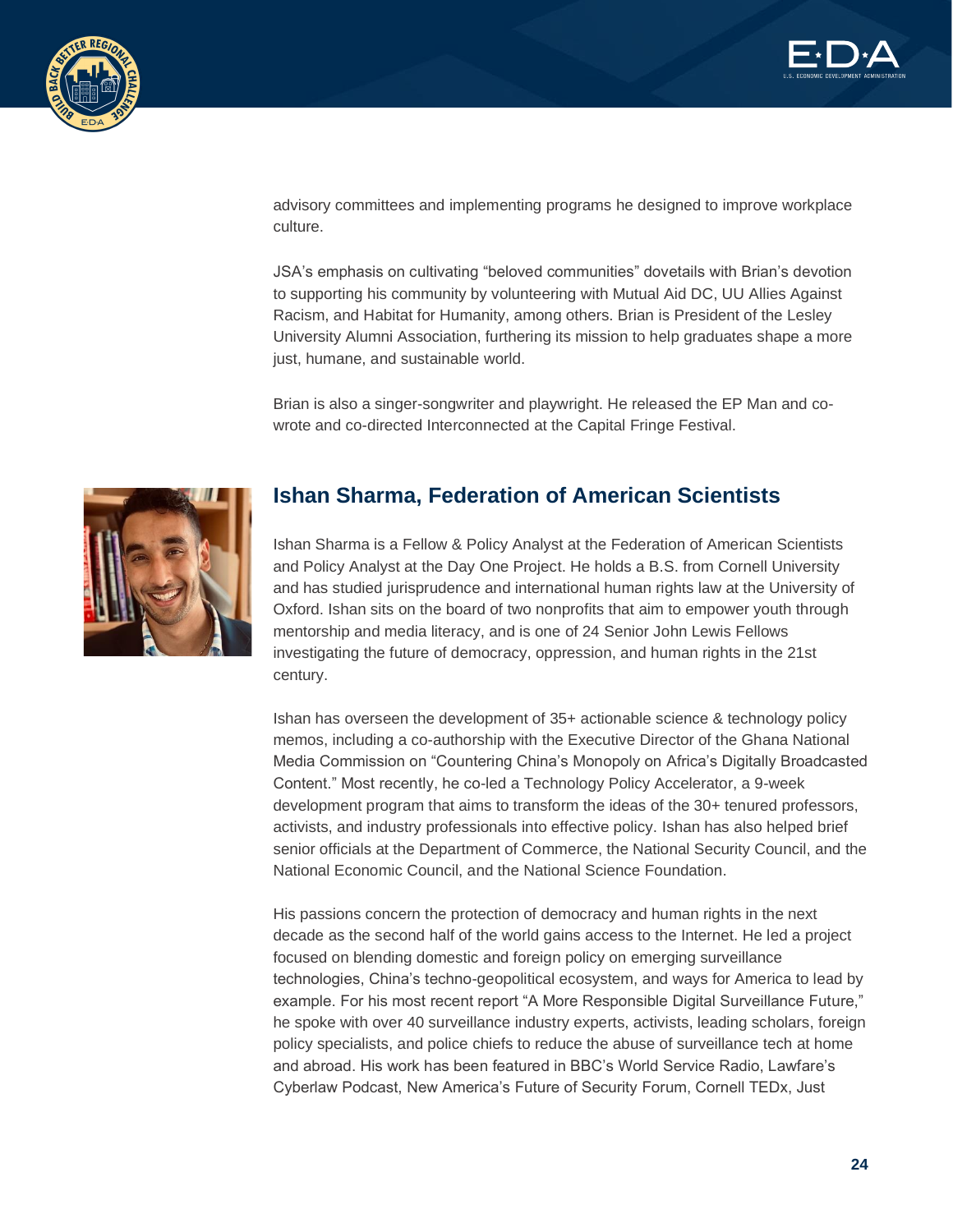



Security, the Internet Governance Lab's 48th Annual Research Conference, and elsewhere.

Ishan first joined FAS as a Herbert Scoville Jr. Peace Fellow. Before that, Ishan helped the Government Accountability Project expose abusive conditions at immigrant family detention facilities and widespread corruption with a former EPA Administrator. He spent a year organizing a summit to raise awareness on child sex trafficking in Ithaca, and two years as a mentor for justice-involved youth. Since 2016 he has also helped lead seven mentorship-based service trips in Costa Rica, Nicaragua, Orlando, and Ithaca. His grant-funded college thesis, "Colored Lenses," investigated the influence of racial stereotypes on our perceptions of conflict with one another.



#### **Lee Shirey, U.S. Economic Development Administration**

Lee is an Economic Development Representative for the Chicago regional office of the U.S. Department of Commerce, Economic Development Administration (EDA). Lee has been with EDA for eleven years and he serves as the State of Michigan point of contact that works directly with local units of government, tribal governments, economic development districts and non-profit organizations to develop economic development projects that will help create high-skill, high-wage jobs and leverage private sector investment. During his time at EDA, Lee has supported and fostered economic development initiatives in Minnesota, Wisconsin, Indiana, Ohio and Michigan. Prior to joining the EDA, Lee spent the previous 10-years leading economic development efforts for communities in Northern Michigan and in Michigan's Upper Peninsula, with a primary focus on downtown revitalization and regional economic development. Lee holds a Bachelor of Science degree in Land-Use Planning from Central Michigan University, as well as a Master of Science degree in Urban and Regional Planning from Eastern Michigan University.



### **Jenn Steinfeld, National League of Cities**

Jenn Steinfeld is the Director of Entrepreneurship and Economic Development with the Center for City Solutions at the National League of Cities. Under her purview are NLC's programs to help cities build more inclusive economies and more robust civic engagement through a racial justice lens. Jenn joined NLC from the City of Providence, RI where she served as the Director of Strategic Partnerships and Economic Opportunity. Previously, Jenn had a two-decade career in policy advocacy primarily focused on LGBTQ and gender equity issues, community health, and education. She was a founder of Marriage Equality Rhode Island, and helped steward the organization for more than a decade. For this work Jenn was named a Rhode Island Monthly Mover and Shaker in 2006 and awarded the inaugural Julie Pell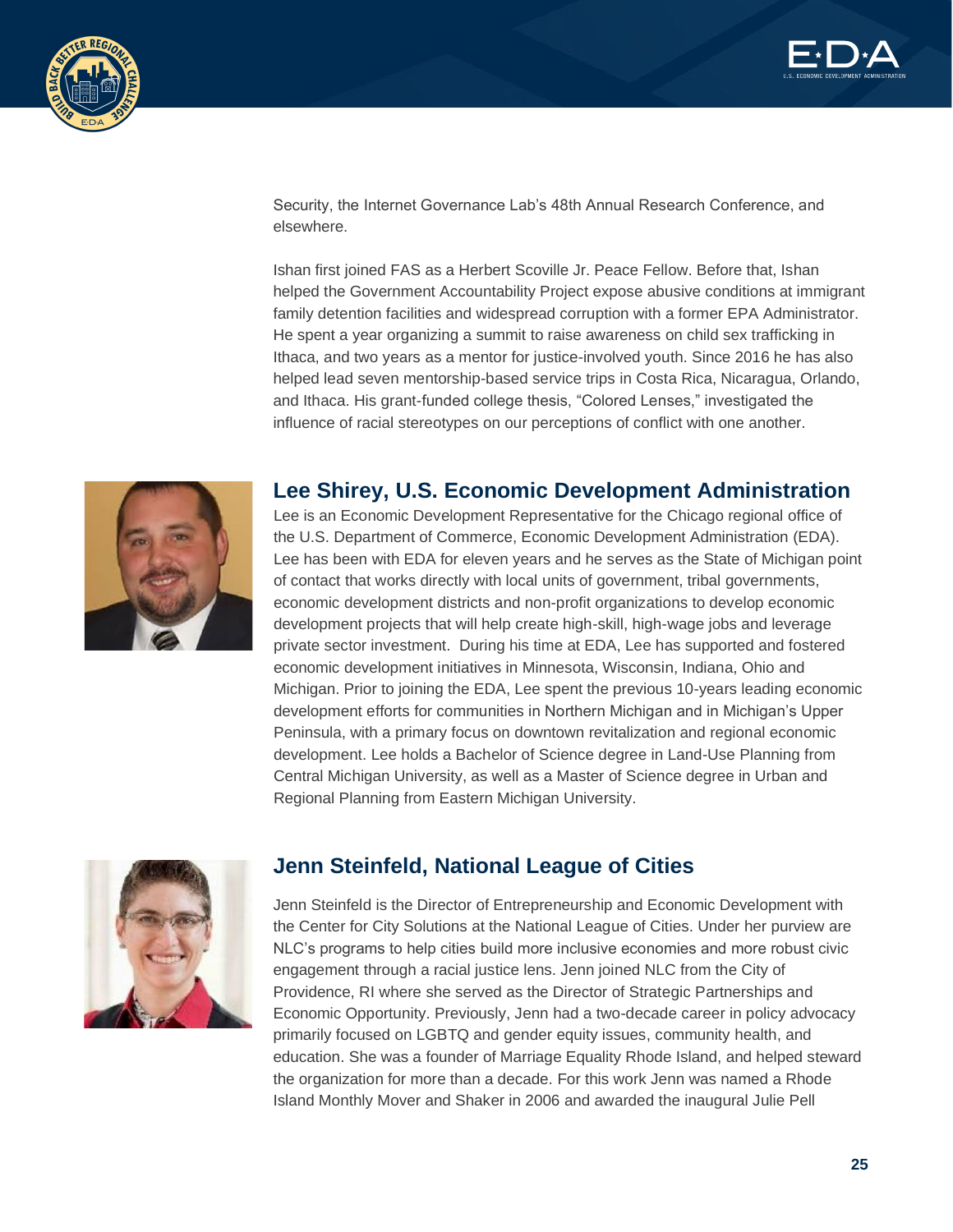



Empowerment Award for Social Change & Civic Engagement from the Equity Action fund at the Rhode Island Foundation in 2010. Among her biggest wins were successful campaigns to add gender identity and expression to the state civil rights bill (2001); "ban the box" asking about felony convictions on job applications (2006); and provide workplace accommodations for pregnant employees in the workplace (2015).

Jenn holds a Bachelor's Degree in Human Biology from Brown University and a Master's Degree in Mindfulness Studies (Contemplative Neuroscience) from Lesley University, writing a thesis on using reflective practice to interrupt white supremacy in higher education. Jenn also holds a certificate in Nonprofit Management and Leadership from the Questrom School of Business at Boston University.



#### **Kathleen Warner, America Achieves**

Kathleen Warner, Senior Advisor to America Achieves, is an entrepreneurial, missiondriven leader and inclusive ecosystem builder for tectonic change. Kathleen does this through her recognized ability for clearing paths, cultivating relationships and aligning resources for big ideas to root and grow.

Both highly strategic and deeply tactical, Kathleen's experience is cross-sectoral, including in finance, healthcare, philanthropy, tech, entrepreneurship, and in government, federal, state and municipal. As Chief of Emerging Strategies for the American Heart Association, Kathleen led the Association's focus on creative strategies and new relationships and programs to equitably accelerate health impact at the intersection of business, science, and technology. As the Executive Vice President of the NYCEDC's Center for Urban Innovation, Kathleen helmed a diverse, 65-person team which catalyzed an ambitious and innovative set of high impact initiatives and investments to advance the industries and technologies underlying NYC's vibrant, sustainable and resilient economy and to create well-paying jobs for all New Yorkers. Kathleen's team led the launch of LifeSci NYC, an unprecedented \$500 million-dollar, 10-year investment to grow NYC's life sciences sector; spurred the first municipal investment in an Augmented Reality/Virtual Reality Lab, secured NYC's first award of New Market Tax Credits and oversaw the implementation of Futureworks, a set of programs to inspire and equip New Yorkers to build 21st-century manufacturing.

In addition, as Chief Operating Officer and member of the founding team of the Startup America Partnership, Kathleen was instrumental in creating Startup America's national brand and network, building stakeholder alliances and executing its equitable growth strategy. Kathleen also managed Startup America's relationships with its founding philanthropic sponsors, its all-entrepreneur board, its well-known influencers and alliance members and with its key public partner, the Obama White House.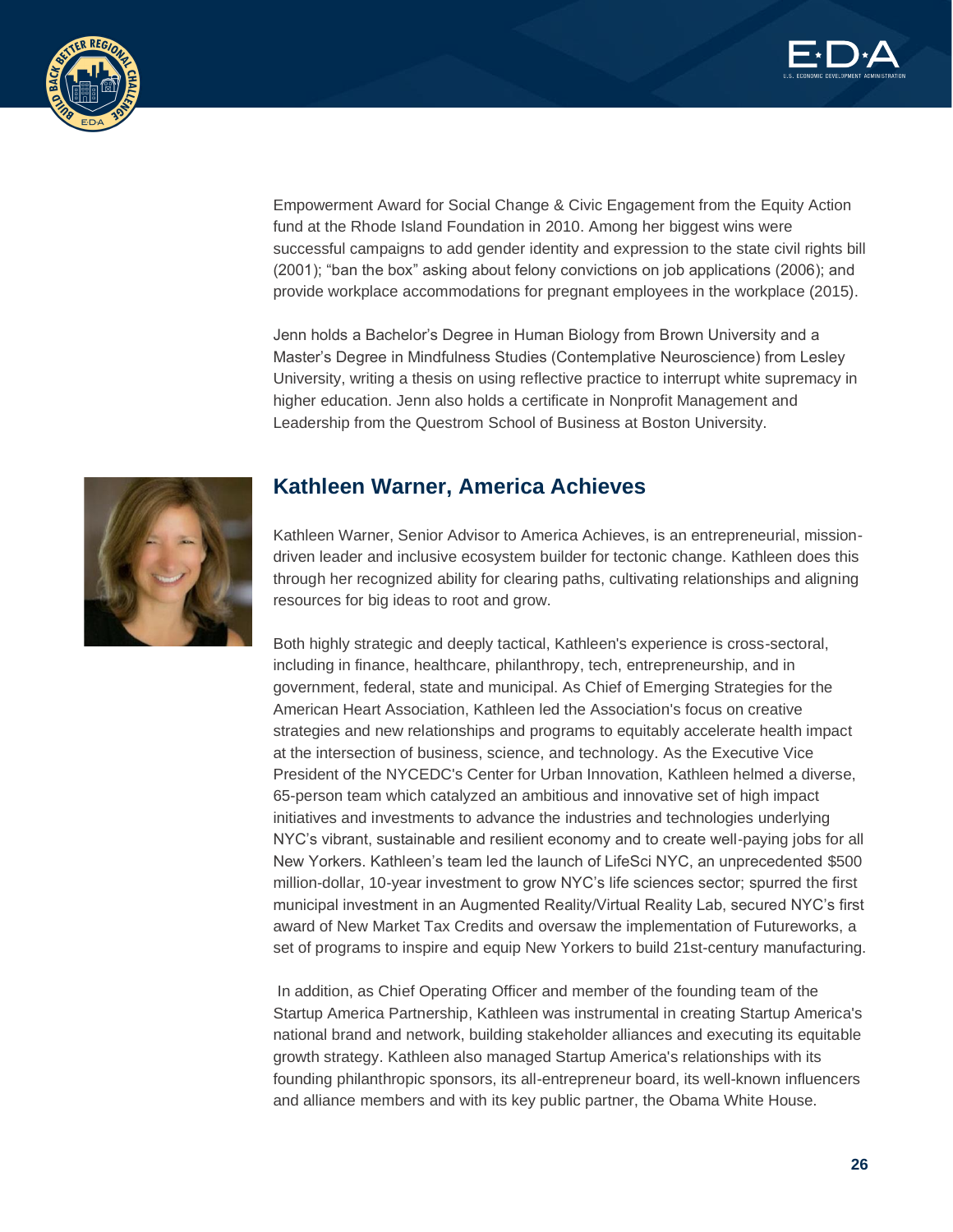



In her role at Startup America, Kathleen catalyzed a number of strategic activities, including campaigns involving entrepreneurial leaders and influencers across various sectors, to better engage with under-networked and under-estimated entrepreneurs. As an evangelist for supporting and catalyzing strong, inclusive entrepreneurial ecosystems as key to equitable job creation and economic growth, Kathleen cocreated Startup Regions, and played a key leadership role in expanding the Regions to 32, engaging with over 700 entrepreneurial volunteer champions and securing partnership commitments in excess of \$1.2 billion to grow and scale companies and strengthen communities. Over the life of the Partnership, these efforts supported over 13,000 startups and 22,000 founders, who collectively created over 49,000 jobs and \$6 billion in revenue. More recently, Kathleen developed strategic priorities with respect to diversity, equity and inclusion at Techstars, a global operational investor supporting entrepreneurs.

In 2020, partnered with an Impact Investor and a Donor Advised Fund, Kathleen guided investments and grants and provided support and connections to a variety of organizations focused on voting rights and election administration. Kathleen began her career as an attorney, has advised a number of political campaigns and advocacy organizations and was senior staff to US Representative James A. Himes in her home state of Connecticut. Kathleen has also acted as entrepreneur-in-residence and advisor for Fortune 100 corporations, nonprofits, entrepreneurial organizations, earlystage companies and small businesses.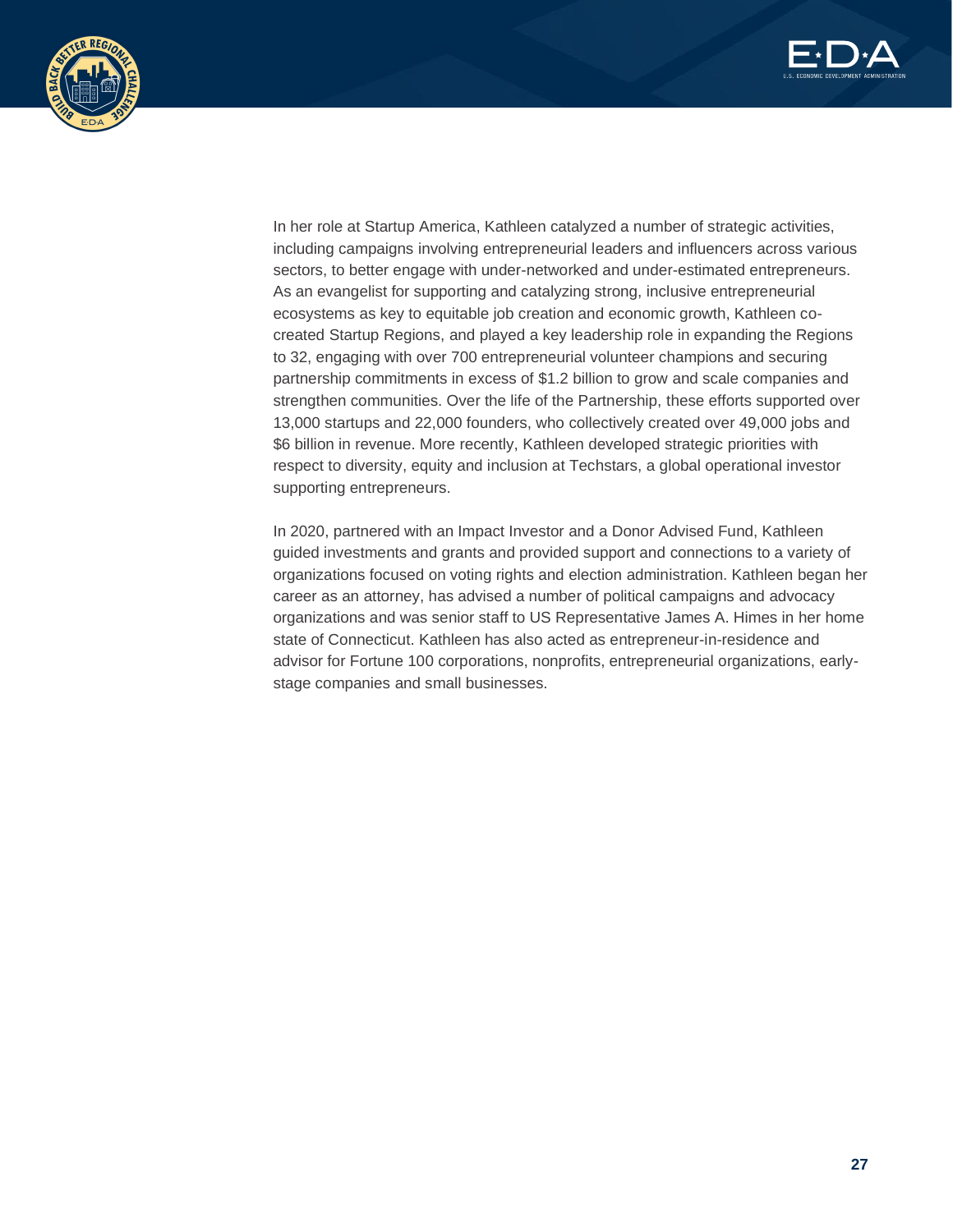



## **Zoom Tips & Technical Preparation**

## **Accessing the Conference**

**Meeting Link:** You will receive an email with the event website link prior to the conference. If you do not see an email before the conference, check your spam/junk box. There is one website link for the conference, where you will find links to all the relevant keynotes, technical assistance sessions, and coalition debrief rooms.

**Need Assistance?** Email tech-help@jdc-events.com.

**Suggestion**: Log in to the meeting 10 minutes early to ensure your internet connection is working.

### **Audio/Video**

Make sure you are using the most recent version of Zoom. This is version 5.9.3.

Download the latest Zoom version:<https://zoom.us/download> This is important for accessing breakout rooms. If you are using a Gov Zoom account, you may have issues seeing the breakout rooms. It is strongly recommended that you conduct your interviews using a non-Gov Zoom account.

- When you log in to Zoom, your mic and camera will be on. You are visible and audible to everyone. Please mute your microphone unless you are speaking.
- To mute/unmute, select the image of a microphone at the bottom left of your screen. To turn your camera on/off, select the image of the camera at the bottom left of your screen.
- Adjusting the screen View. In the upper right-hand corner, click on the icon. A dropdown selection will appear. Gallery view allows all participants to appear on the screen in the same size visual box. The speaker view allows the speaker to occupy a full portion of the viewing screen, while other participants are seen a in thumbnail strip. During the Main Room presentations, you will want the Speaker View. The icon will appear with 2 or more participants.

## **Closed Captioning**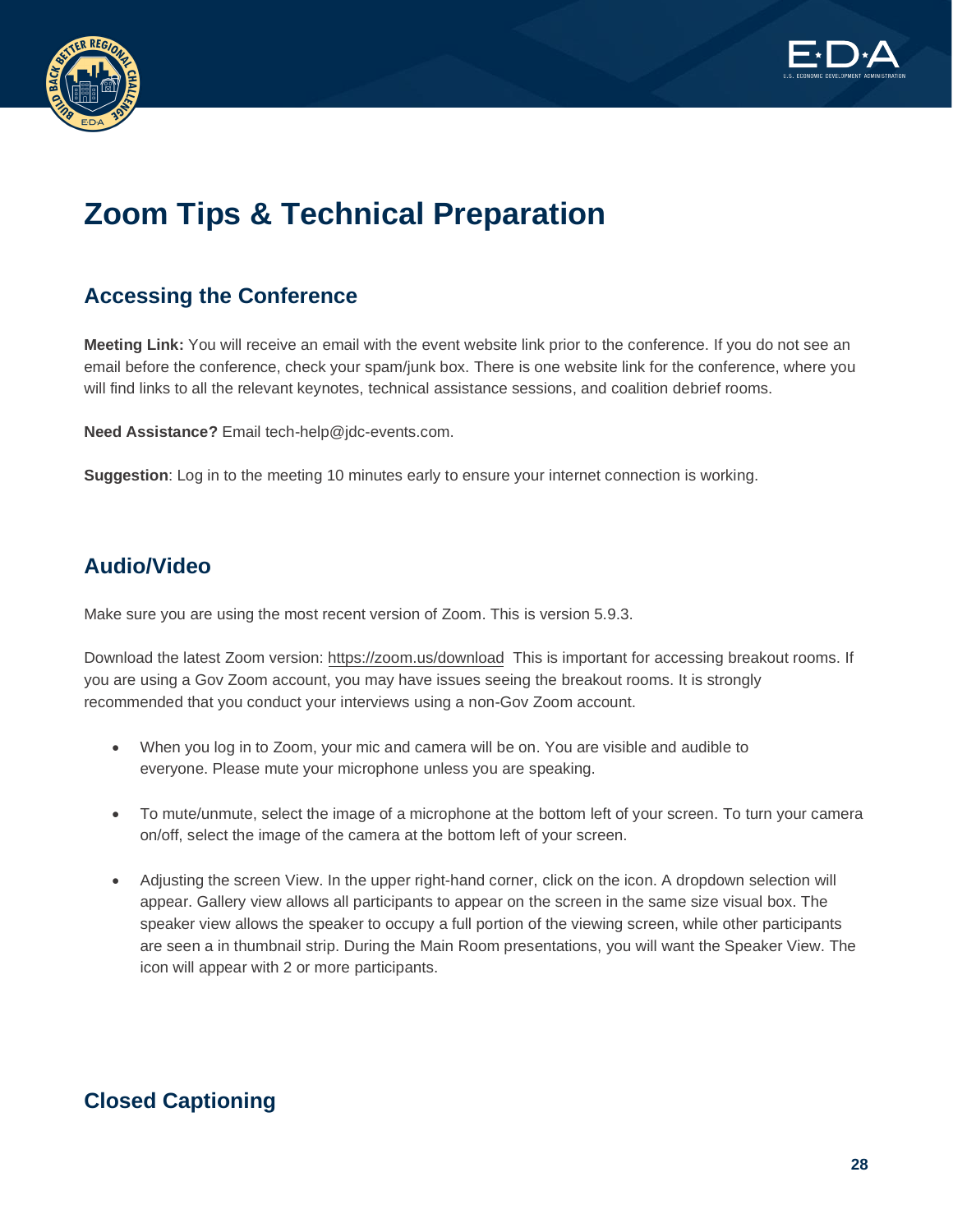



#### **Zoom desktop version:**

- Sign in to the Zoom desktop client.
- Join a meeting or webinar.
- When closed captioning begins, you will see a notification above Closed Caption in the meeting controls.



- Click Closed Caption to start viewing closed captioning.
- Tip: Click and drag the closed captioning to move its position in the meeting window.
- (Optional) To adjust the caption size:
	- o Click the upward arrow next to Start Video / Stop Video.
	- o Click Video Settings then Accessibility.
	- o Move the slider to adjust the caption size.

| <b>Closed Caption</b> |                                            |        |        |       |  |  |
|-----------------------|--------------------------------------------|--------|--------|-------|--|--|
|                       | <b>Closed Caption Font Size:</b>           | Normal | Medium | Large |  |  |
|                       |                                            |        |        |       |  |  |
|                       | These are default (small) sized subtitles. |        |        |       |  |  |
|                       |                                            |        |        |       |  |  |

#### **Zoom mobile app:**

- Sign in to the Zoom mobile app.
- Tap the Settings icon.
- Tap Meeting.
- Toggle Closed Captioning to on.
- When you are in a meeting where closed captioning is available, they will automatically appear on the bottom of the screen.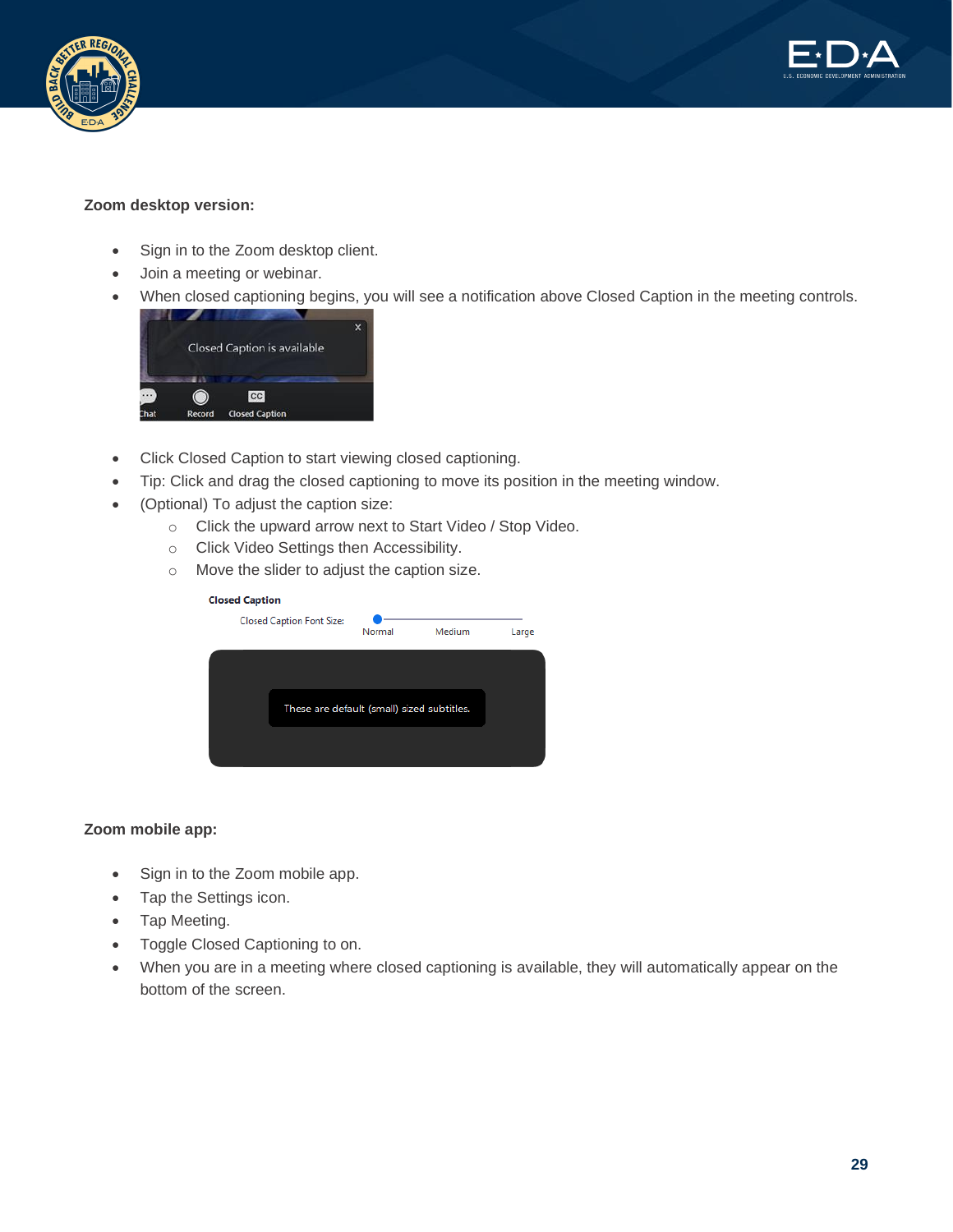



#### **Presenting On-camera**

- Find a quiet space where you can minimize distractions from pets or other people, such as an office or spare room with a door. Post a 'do not disturb' sign if needed.
- Silence your phone or other devices that might go off while you are speaking. Close unneeded applications on your computer, including email.
- Check your background: It should appear professional, tidy and non-distracting. If you plan to use a digital background, be sure it is professional.
- Front lighting is preferred. Close window shades to avoid harsh lighting, and avoid lighting from behind, as it casts shadows.
- Have something to drink nearby.
- The camera should sit at your eye level. Books are a good way to prop up your laptop for optimal camera angle.
- Whether seated or standing, your head and shoulders should always be visible on camera with some space above your head. If seated, your head should be centered in the "frame" of the screen.
- Normal movement is fine, but ensure that you don't move out of frame when speaking.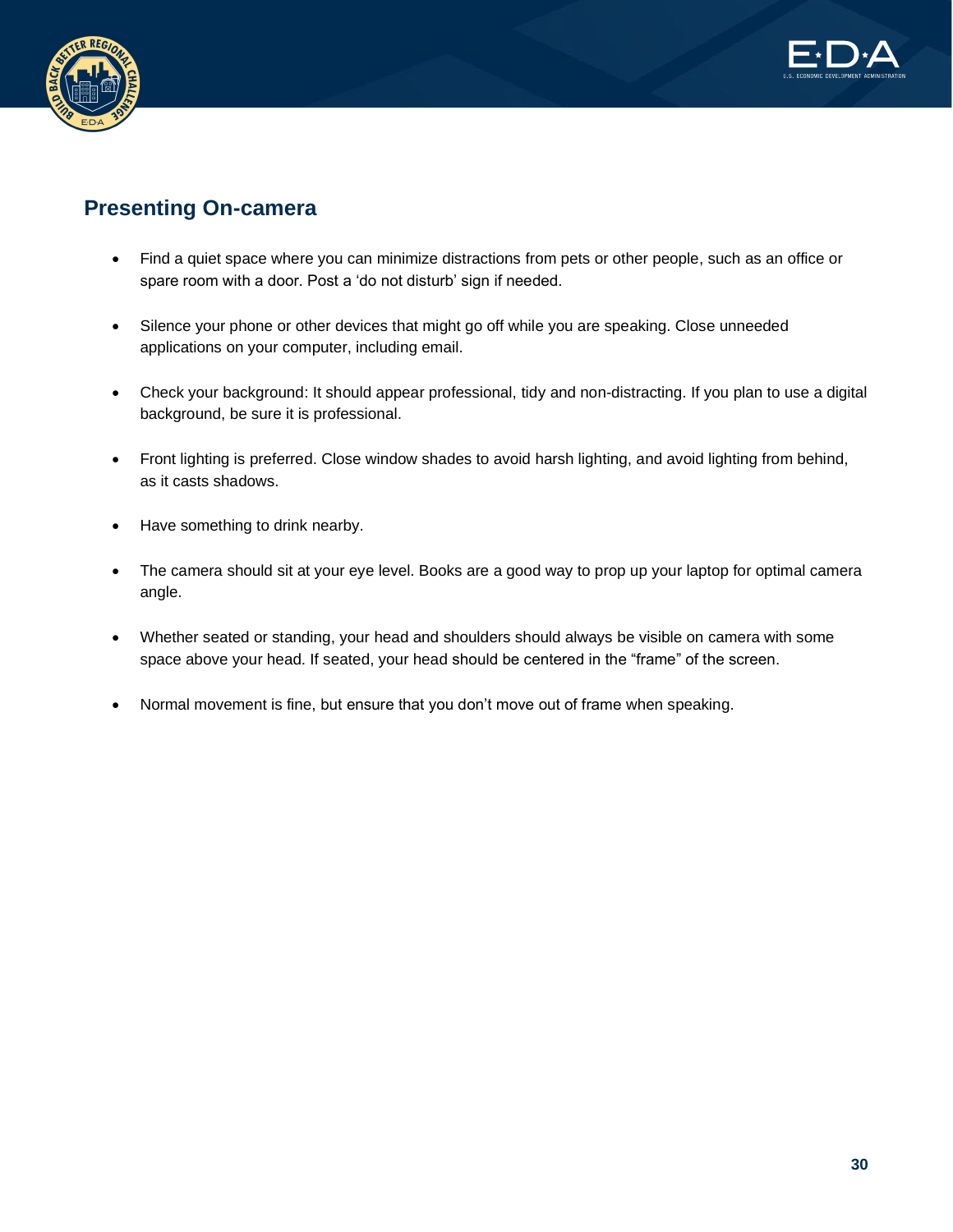



## **Participating in Breakout Rooms**

Source: [Zoom.](https://support.zoom.us/hc/en-us/articles/115005769646-Participating-in-breakout-rooms) Last Updated: December 15, 2021

#### **Overview**

Breakout rooms are sessions that are split off from the main Zoom meeting. They allow the participants to meet in smaller groups, and are completely isolated in terms of audio and video from the main session. Breakout rooms can be used for collaboration and discussion of the meeting.

### **Prerequisites**

- Invitation to join breakout rooms from the meeting host
- Self-select breakout rooms:
	- o Desktop client or mobile app: version **5.3.0** or higher.
	- o ChromeOS: version **5.0.0 (4241.1207)** or higher
- Users joined into the Zoom meeting from the following platforms can be assigned to and participate in breakout rooms:
	- o Zoom desktop client
	- o Zoom mobile app
	- o Chrome OS client
	- o Web client
	- o Phone dial-in
	- o H.323/SIP devices
	- o [Zoom Room](https://support.zoom.us/hc/en-us/articles/360021921032#h_01EQH6MRZP5HBQEZ5RDZ8RK1P7)
		- Requires Zoom Rooms controller and display version **5.3.0** or higher
		- Devices with integrated Windows Zoom Room Controllers do not currently support breakout rooms, including the Logitech Tap, HP Slice 2.0, Lenovo Hub 500, Lenovo Hub 60, Yealink MTouch, Yealink MTouch II, and Mimo 10.

#### **Notes**:

- Only the [host or co-host](https://support.zoom.us/hc/en-us/articles/360040324512) joined with the desktop client can assign participants to breakout rooms.
- The host and [co-host](https://support.zoom.us/hc/en-us/articles/360040324512) can move between any breakout rooms.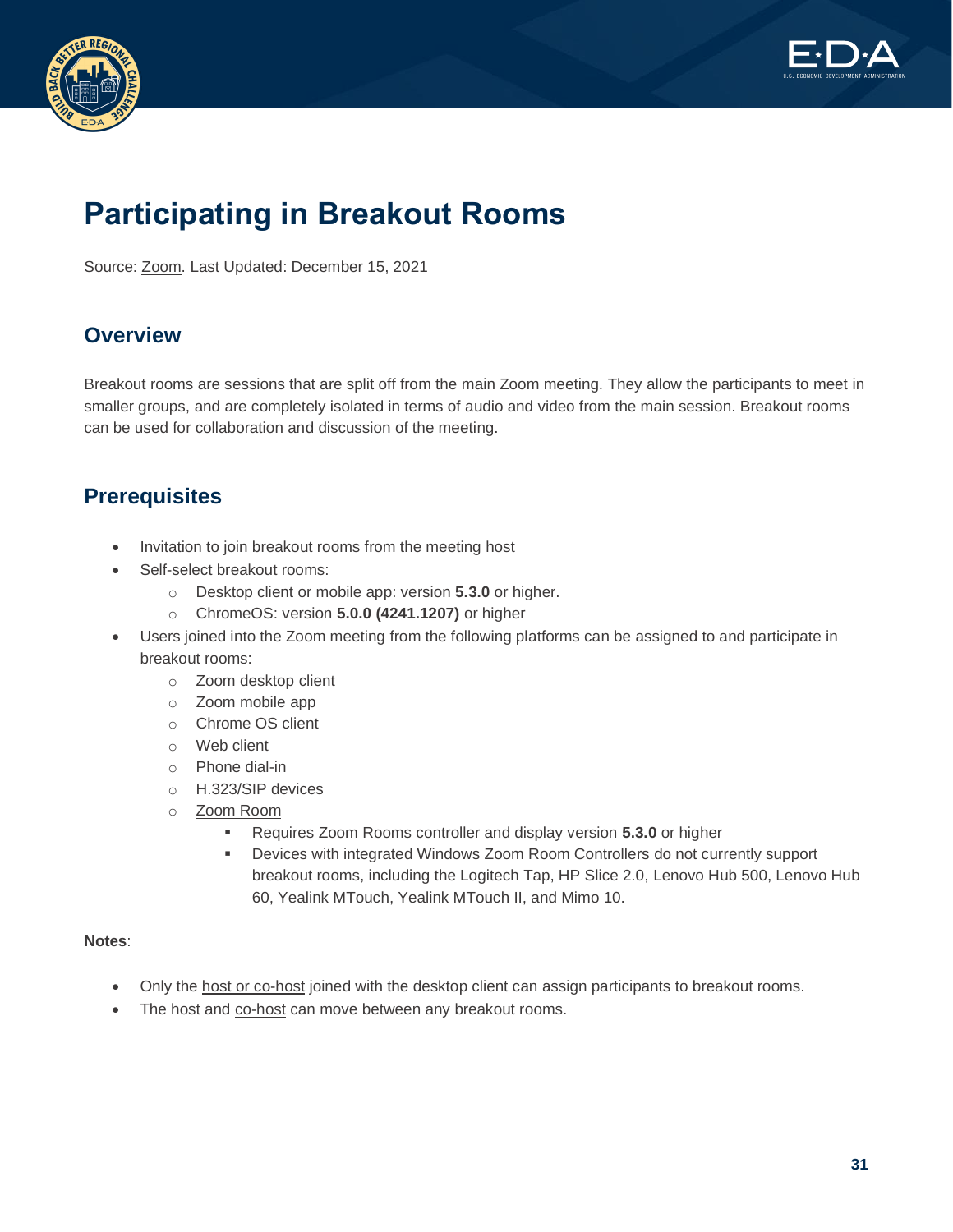



## **Windows | macOS**

#### **Joining a breakout room**

- 1. The host will need to invite you to join the breakout room.
- 2. Click **Join**.
- 3. If you choose Later, you can join by clicking **Breakout Rooms** in your meeting controls.
- 4. Click **Join Breakout Room**.

| You have been assigned to Breakout Room: |  |
|------------------------------------------|--|
| <b>Breakout Room 2</b>                   |  |
|                                          |  |
| <b>Join Breakout Room</b>                |  |

You will have access to full [controls](https://support.zoom.us/hc/en-us/articles/200941109) similar to the meeting.

#### **Self-selecting a breakout room**

If the host has allowed participants to self-select and join breakout rooms of their choosing, participants will be able to view and select from a list of breakout rooms the host has created. They will be able to enter and leave breakout rooms freely.

**Note**: Participants not joined with the desktop or mobile app (version **5.3.0** or higher) will not be able to self-select a breakout room. The host will need to facilitate moving these participants manually.

1. Click **Breakout Rooms** in your meeting controls.

. .

This will display the list of open breakout rooms created by the host.

- 2. Hover your pointer over the number to the right of breakout room you wish to join, click **Join**, then confirm by clicking **Join**.
- 3. Repeat as necessary to join other breakout rooms, or click **Leave Room** to return to the main session.

#### **Asking for help**

If you click **Ask for Help**, it will notify the meeting host that you need assistance and they will be asked to join your breakout room.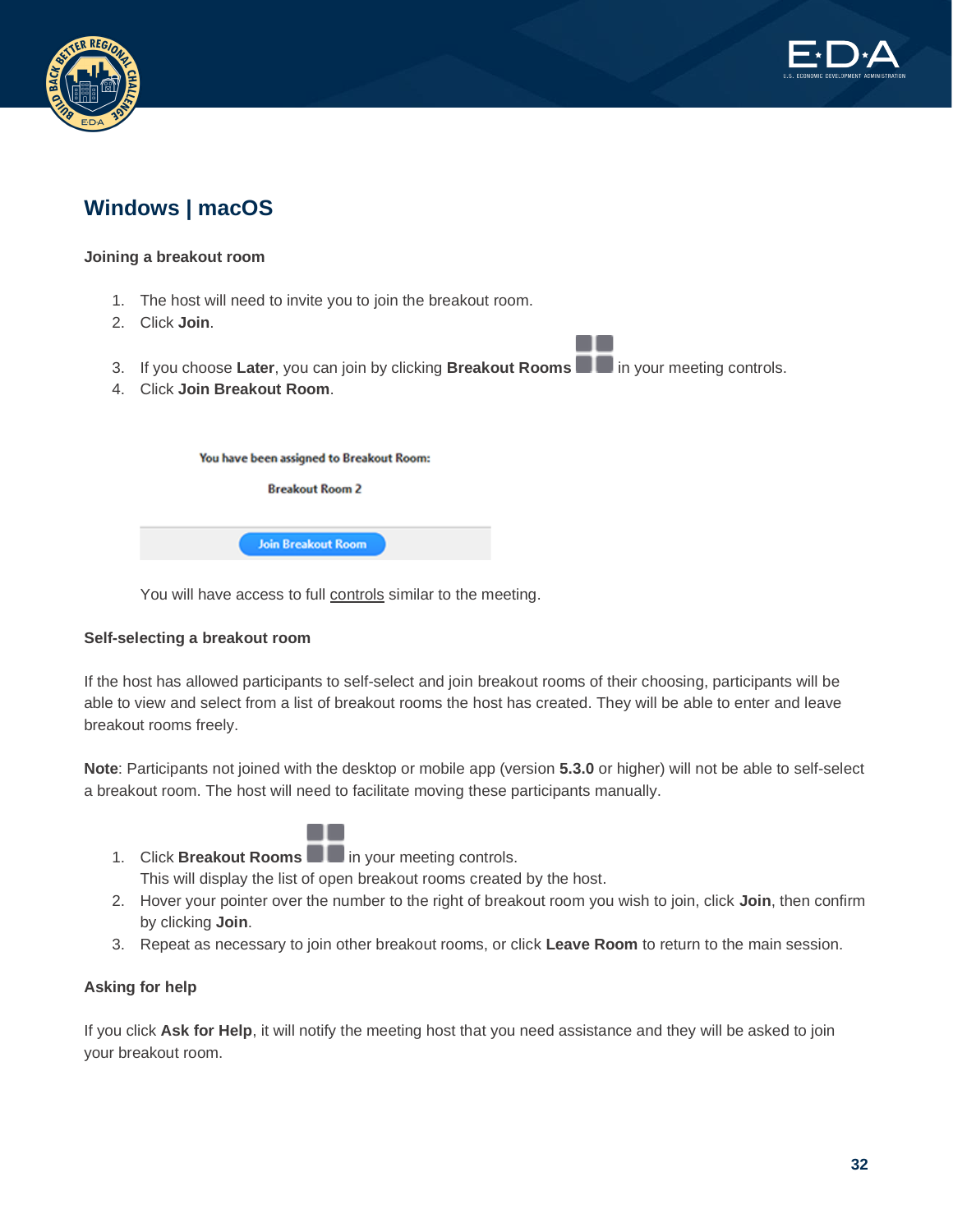



- 1. Click Ask for Help in the meeting controls.
- 2. Confirm that you would like assistance by clicking **Invite Host**.

You can invite the host to this Breakout Room for assistance.



#### **Recording while in a breakout room**

1. Ask the host for permission to record. The host needs to [allow recording](https://support.zoom.us/hc/en-us/articles/201362473-Local-Recording) before opening the breakout rooms. If the host has already open the breakouts rooms, they can join your breakout room to allow you [to record.](https://support.zoom.us/hc/en-us/articles/201362473-Local-Recording)



- 2. Click **Record** in the meeting controls to start a local recording.
- 3. Click the pause or stop icon in the meeting controls to pause or stop the recording.